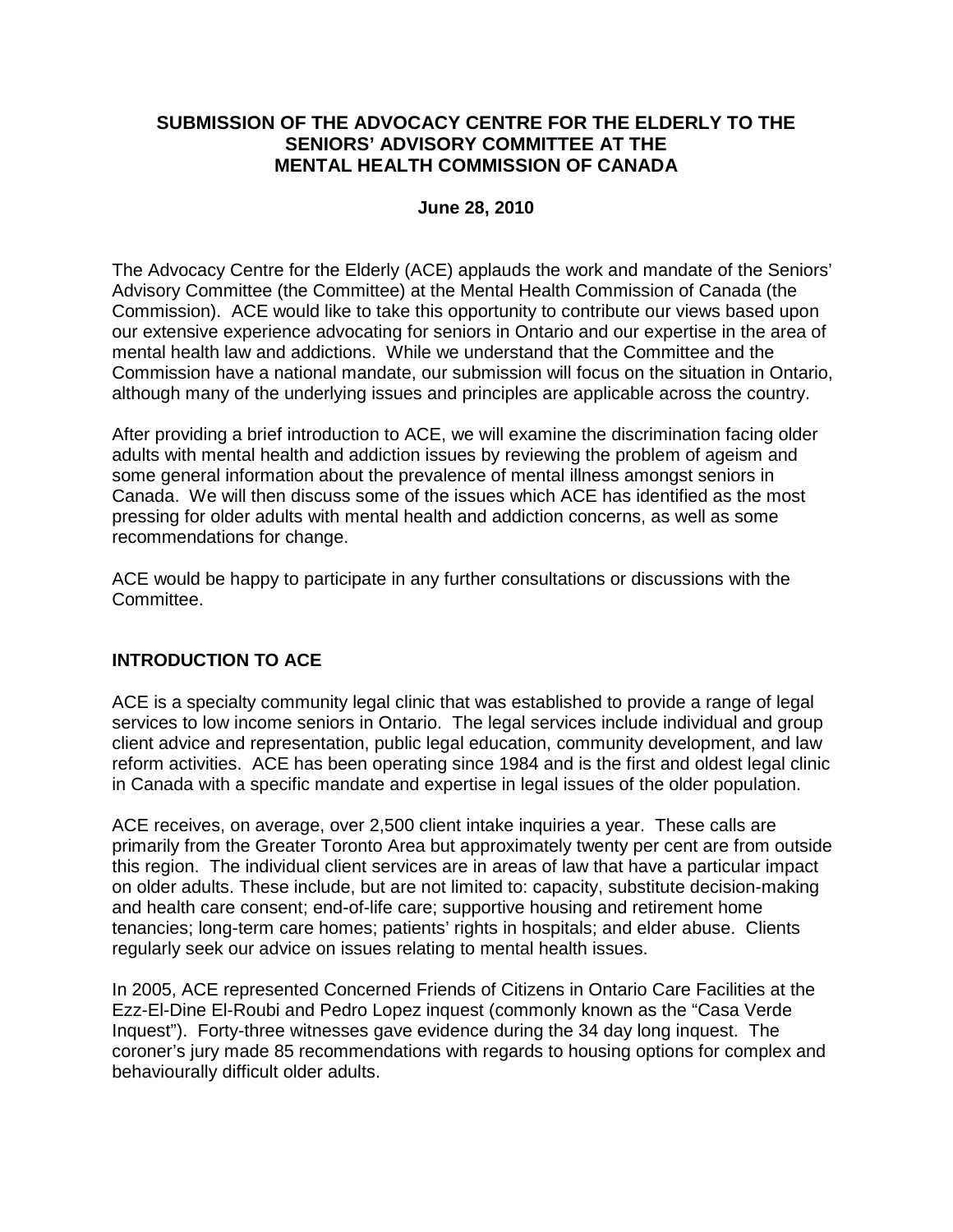In addition to producing written educational materials in the forms of brochures and newsletters, ACE has written a text in excess of 600 pages that is now in its third edition entitled Long Term Care Facilities in Ontario: The Advocate's Manual. ACE is planning to publish a fourth edition in 2011.

As part of its law reform mandate, ACE staff frequently participates in government consultations as stakeholder representatives for the seniors' community. For instance, representatives from ACE sat as members on the Advisory Committee on Substitute Decision-Making for Mentally Incapable Adults (the Fram Committee), while ACE's Executive Director was appointed by the Attorney General of Ontario to chair the Interim Advisory Committee on Substitute Decisions. ACE also prepares written briefs for policymakers and makes submissions to legislative committees when new legislation or legislative amendments on seniors' legal issues are proposed. For example, ACE was actively involved in the consultations respecting the development of the Health Care Consent Act and the Long-Term Care Homes Act, 2007.

# **OLDER ADULTS AND AGEISM**

-

Ageism is prevalent in Canada. The Law Commission of Ontario has defined ageism as follows:

Ageism may be defined as any attitude, action or an institutional structure which subordinates a person or a group because of age, or any assignment of roles in society purely on the basis of age. Most often in our society, ageism reflects a prejudice against older persons, a negative bias toward the aging. As such, ageism is broader than stereotyping, although stereotyping may lead to and support ageism.<sup>1</sup>

One recent study noted that 84% of Americans and 91% of Canadians over the age of 50 reported at least one incident of ageism; more than 50% reported multiple incidents. $2$ Unlike other stigmatized groups, "social sanctions against expressions of negative attitudes towards the elderly are almost completely nonexistent."<sup>3</sup>

Ageism is further complicated by the fact that older adults are not a homogeneous group. Canada is a multicultural and diverse society where older persons experience life differently depending on a number of factors, including one's gender, colour, income, level of

<sup>&</sup>lt;sup>1</sup> Law Commission of Ontario, The Law As It Affects Older Adults – Consultation Paper: Shaping the Project (May 2008), online: http://www.lco-cdo.org/en/documents/OlderAdultsMay08/documents/ConsultationPaper-<mark>OlderAdultsFINAL.pdf</mark>> at 16.<br><sup>2</sup> Marcia Ory *e. al,* "Challenging Aging Stereotypes: Strategies for Creating a More Active Society" (2003)

<sup>25(3</sup>Sii) American Journal of Preventative Medicine 164 at 166.<br><sup>3</sup> Sean Horton, J. Baker and J.M. Deakin, "Stereotypes of Aging: Their Effects on the Health of Seniors in North American Society" (2007) 33:12 Educational Gerontology at 1021 at 1023.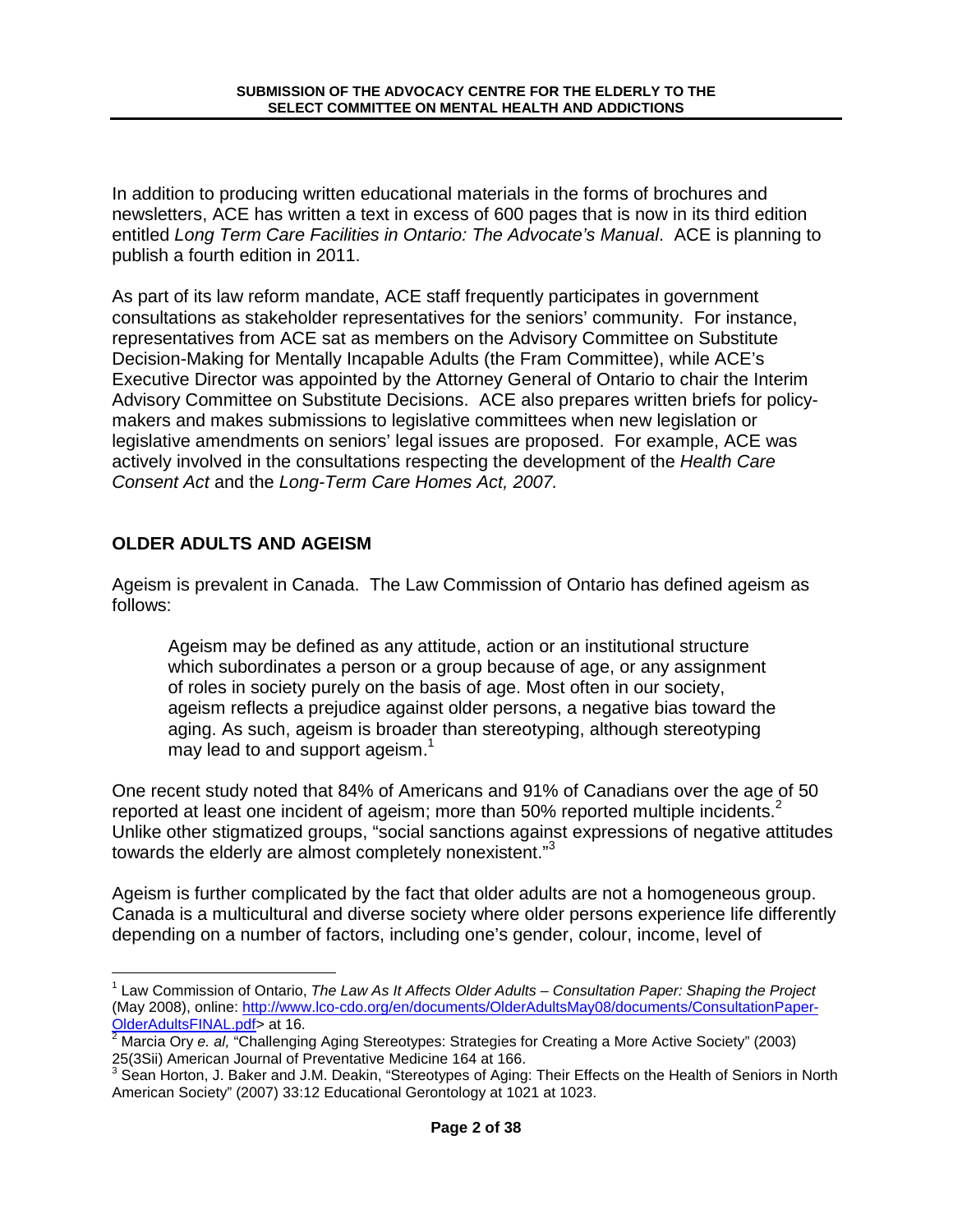education, ethnicity or place of origin, place of residence, marital status, sexual orientation, family status and health. Discrimination against older adults is often compounded due to the intersection of age with other aspects of their identity, including mental health and addiction issues.

#### **OLDER ADULTS AND MENTAL HEALTH**

It is estimated that 17 to 30% or more of persons over 65 years of age has a mental health disorder.<sup>4</sup> This means that there are between 289,000 and 680,000 older adults directly affected by mental health issues in Ontario.<sup>5</sup> The following are specific statistics about the mental health of older adults:

- 10% of seniors living in the general community experience clinically significant depression while 25% of this group experience severe depression. This rate is probably higher given that depression in older adults is often not recognized and tends to be under diagnosed.<sup>6</sup> Within long-term care homes, the rate of depression for older adults increases substantially. The Canadian Coalition on Seniors' Mental Health estimates that up to 40% of long-term care home residents experience depression.<sup>7</sup>
- When compared with other age groups, individuals aged 65 years of age or older have high rates of suicide.<sup>8</sup>
- The Alzheimer Society of Canada recently stated that Canada is facing a dementia epidemic. Currently, there are approximately 500,000 Canadians with dementia, representing the most significant cause of disability among Canadians over the age of 65 years. It is expected that the prevalence of dementia will likely increase several-fold within 20 years.<sup>9</sup>

The British Columbia Psychogeriatric Association discusses how events or transitions in late life can affect a person's mental health:

1

<sup>&</sup>lt;sup>4</sup> This statistic is dependent on the diagnoses included in the analysis: Canadian Mental Health Association, Ontario, Mental Health and Addictions Issues for Older Adults: Opening the Doors to a Strategic Framework – Executive Summary (February 2010) at 2.

 $^5$  Ibid.

<sup>&</sup>lt;sup>6</sup> Ontario Association of Non-Profit Homes and Services for Seniors, Submission to the Minister's Advisory

Committee on Mental Health and Addictions (November 4, 2009) at 8.<br><sup>7</sup> Canadian Coalition for Seniors' Mental Health, *Mental Health Issues in Long-Term Care Homes – A Guide for* Seniors and their Families (2009) at 12, online: http://www.ccsmh.ca/pdf/ccsmh\_long\_termBooklet.pdf.<br>8 A. L. Phorugha & A. Satlin. "Lata life quigido: A raviou" (1997) 5(3) Harvard Poviou of Povobjetn/ 55.

A.J. Bharucha & A. Satlin, "Late-life suicide: A review" (1997) 5(2) Harvard Review of Psychiatry 55.

<sup>&</sup>lt;sup>9</sup> Alzheimer Society of Canada, Rising Tide: The Impact of Dementia on Canadian Society (2010) at 8.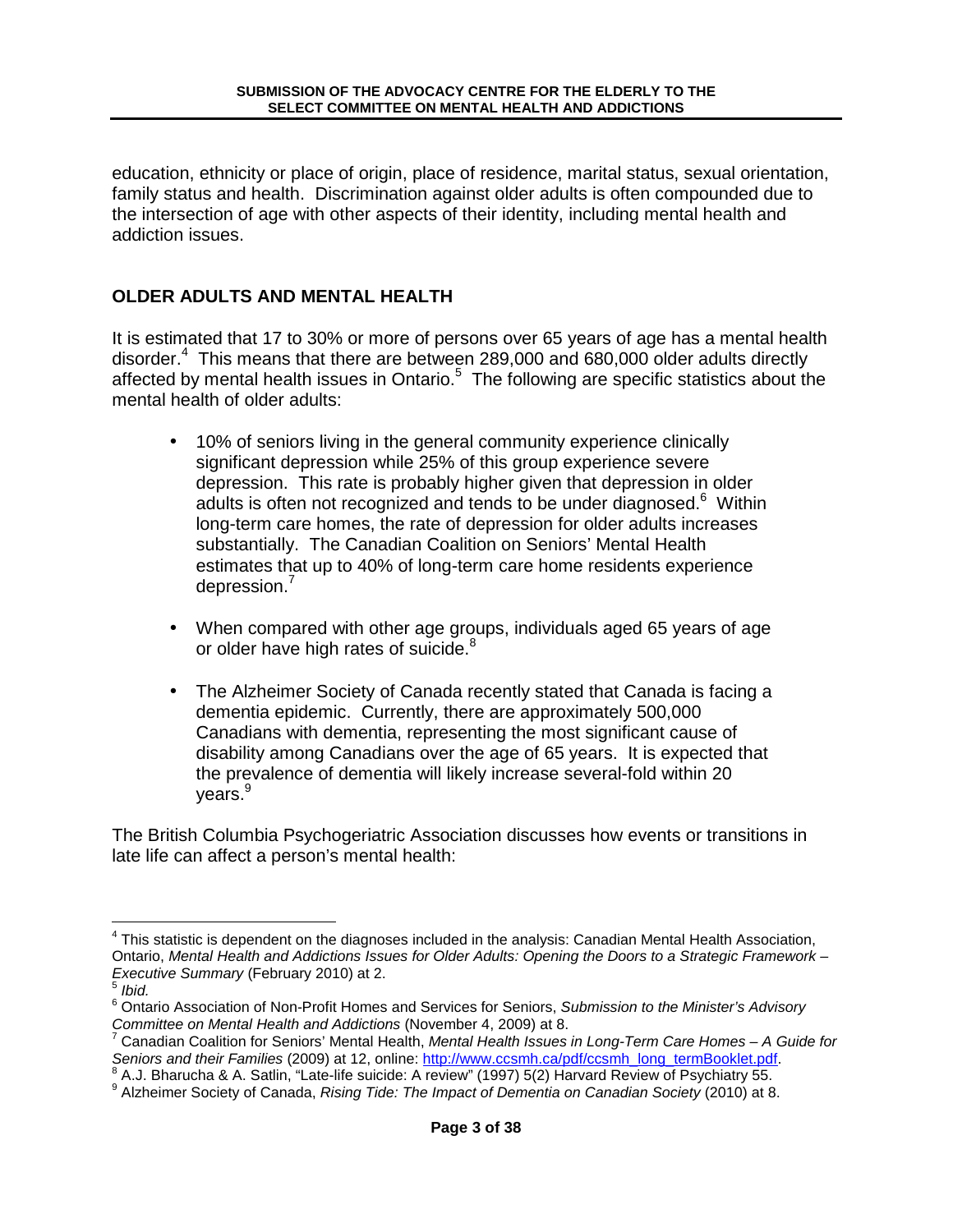Age, disability and chronic health conditions are interrelated. Physical changes and chronic health conditions can have substantial impact on the psychological and social wellbeing of older adults by, for example, reducing opportunities for social engagement and relationships and their associated benefits.

Life events or transitions that can occur as part of the normal aging process, may disrupt or threaten to change an individual's normal routine and activities, and consequently can affect an individual's mental health. Pressures from the environment that affect the majority of seniors include: retirement; changes in income level; and changes in social support networks (including caring for another individual, and coping with the death of a spouse and peers). For some, this may result in the development of a mental illness for the first time in late life.<sup>10</sup>

Therefore, ACE supports the following statement made by the Canadian Mental Health Association, Ontario about reducing stigma and ageism: "…seniors-specific education is needed to decrease societal stigma, self-stigma and benign ignorance about the difference between normal aging and signs of mental illness."<sup>11</sup> We further endorse the recommendations made by the Canadian Mental Health Association, Ontario to produce educational materials for seniors, seniors' groups and service providers to increasing awareness about ageism and discrimination.

# **INADEQUATE HEALTH CARE**

Research indicates that not only are Canadians living longer, they are living longer in good health. Although seniors are more likely than younger people to have chronic conditions and to experience poorer health, seniors today are generally healthier than those of previous generations.<sup>12</sup>

However, older adults are often viewed as sickly and erroneously blamed for increases in health care costs. It has been suggested that such stereotypes support policies to reduce social programs for care. Also, these negative assumptions may send the message that older adults are not entitled to services and discourages them from seeking assistance.<sup>13</sup>

<sup>1</sup> <sup>10</sup> British Columbia Psychogeriatric Association, Promoting Seniors' Well-Being: The Seniors' Mental Health Policy Lens Toolkit (2008) at 39-40.

 $11$  Supra note 4 at 4-5.

<sup>&</sup>lt;sup>12</sup> Canada, Special Senate Committee on Aging, Embracing the Challenge of Aging, Second Interim Report: Issues and Options for an Aging Population by The Honourable Sharon Carstairs and The Honourable Wilbert Joseph Keon (Ottawa: March 2008) at 47.

<sup>&</sup>lt;sup>13</sup> See, for example, Jane Aronson and Sheila H. Neysmith, "Manufacturing social exclusion in the home care market" (2001) 27 Can. Pub. Pol'y 2 151.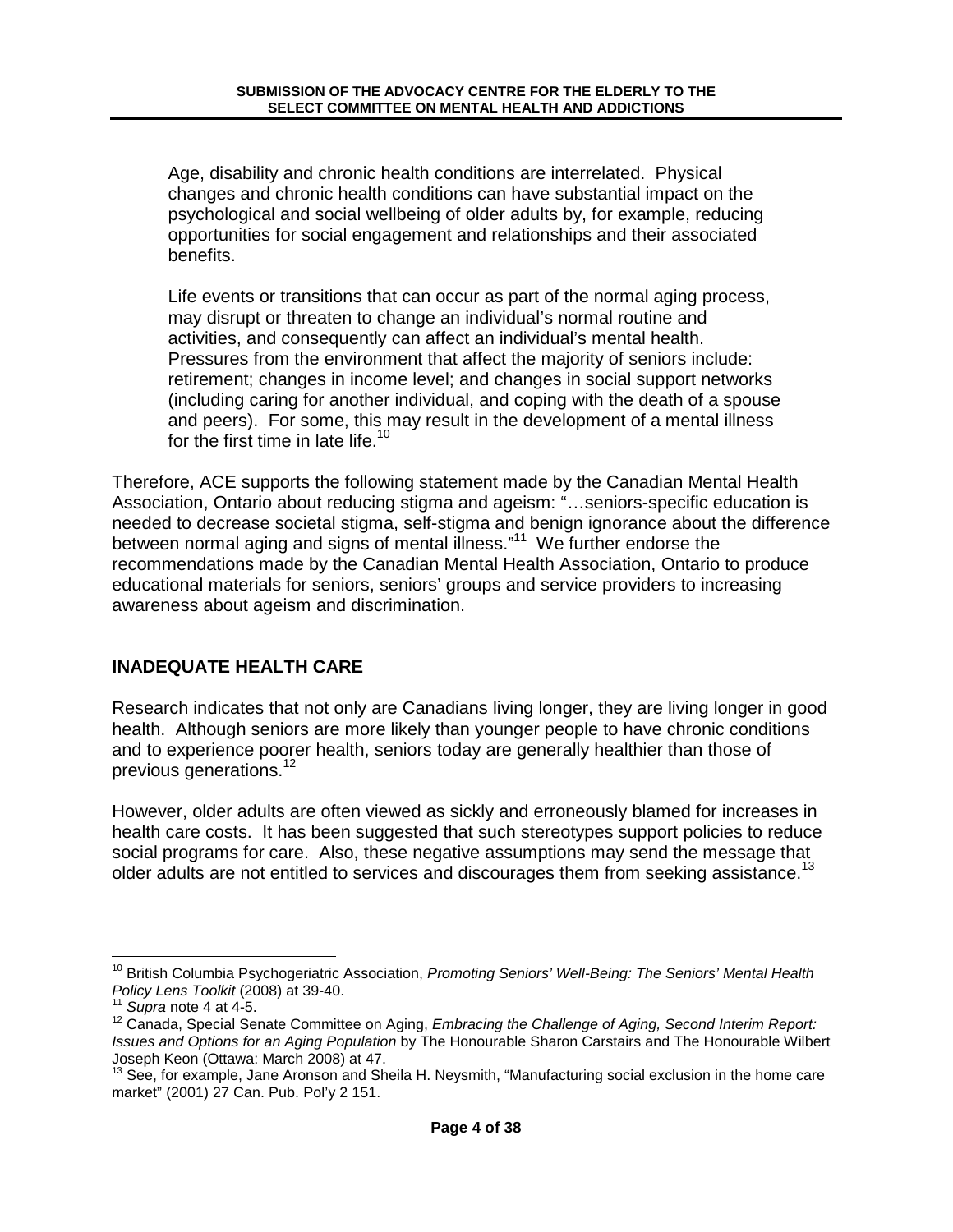The situation is even worse for older adults with mental health and addiction issues and it manifests itself in stigma and a discriminatory allocation of resources. As noted by the British Columbia Psychogeriatric Association:

There is a significant stigma attached to mental health problem and illness that can further contribute to poor mental health. This stigma is apparent in the inequitable allocation of medical and non-medical resources for older adults with mental illness and addictions in comparison to other illnesses such as diabetes and cancer.  $14$ 

### **Physicians**

Some physicians are reluctant to accept seniors as new patients on the basis of actual or perceived time demands, and the corresponding fear that they will not be compensated adequately for their time from the Ontario Health Insurance Program. Misperceptions about advanced age, coupled with the physician shortage in Ontario, make it extremely difficult for older adults who do not have a doctor to find one.

One possible explanation is the shortage of health care professionals who are knowledgeable about the aging process. In 2005, there were only 191 geriatricians in Canada, as compared to the 538 that were estimated to be needed by 2006.<sup>15</sup> Minimal amounts of teaching time are allocated to the issues of aging and dementia in Ontario medical schools, suggesting there will be future barriers for older adults in terms of not only accessing appropriate care but in receiving quality care.<sup>16</sup> Another explanation for the difficulties in finding a doctor is that some physicians "normalize" concerns of older persons, often assuming them to be related to the aging process and, consequently, provide inadequate assessment and follow-up.<sup>17</sup>

For these reasons, the Committee should work with medical schools and health care organizations to examine all aspects of the medical profession, including, but not limited to: reviewing medical school curriculum to investigate whether there are any barriers to and discriminatory misconceptions about working with older persons; studying compensation criteria to determine the feasibility of changing the payment schedule to encourage more physicians to work with older persons; and considering whether the Regulated Health Professions  $Act^{18}$  can be amended to encourage on-going education and training in the field of geriatric medicine.

1

 $14$  Supra note 10 at 6.

<sup>&</sup>lt;sup>15</sup> Canada, Special Senate Committee on Aging, *Embracing the Challenge of Aging, First Interim Report:* Embracing the Challenge of Aging by The Honourable Sharon Carstairs and The Honourable Wilbert Joseph Keon (Ottawa: March 2007) at 72.

<sup>&</sup>lt;sup>16</sup> Ontario Human Rights Commission, Time for Action: Advancing Human Rights for Older Ontarians (Toronto: June 2001) at 57.

 $17$  *Ibid.* at 61.

<sup>18</sup> S.O. 1991, c. 18.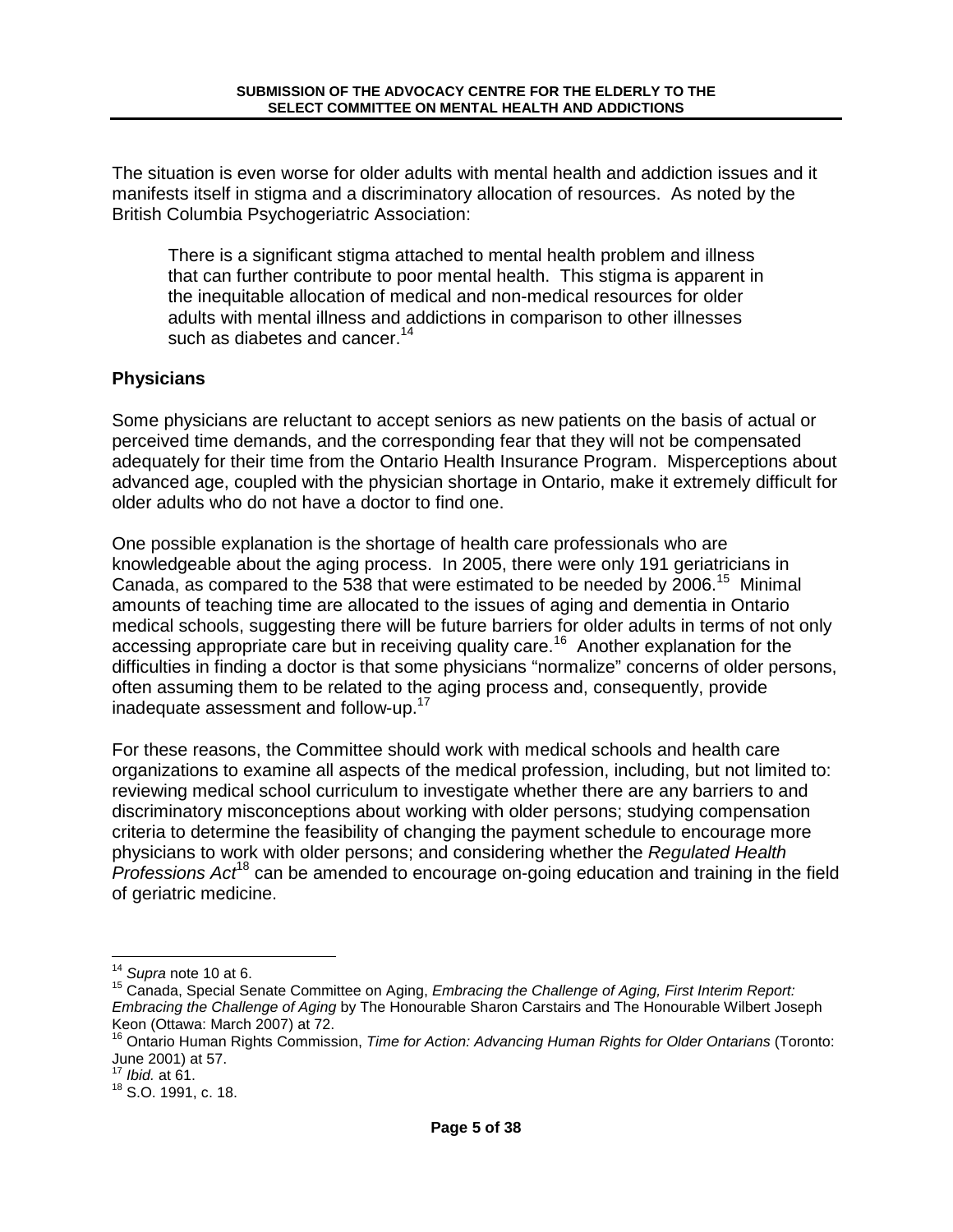### **Informed Consent**

Ontario has legislation, namely the Health Care Consent Act, 1996<sup>19</sup> and Substitute Decisions Act, 1992, $20$  governing decision-making for all people in the province. The law requires that health practitioners obtain informed consent to treatment from all individuals who are capable. Where the person is incapable, the law requires that informed consent be obtained from the person's substitute decision-maker. However, these requirements continue to be ignored and are often the focus of complaints at ACE by both older adults and their substitute decision-makers. We are frequently contacted by substitute decisionmakers who have discovered that a mentally incapable person has been given a medication about which the substitute decision-maker knows nothing, and it is often not until they call us do they learn of the health practitioner's legal obligation to obtain informed consent prior to commencing treatment**.** This scenario is pervasive in long-term care homes, where the substitute decision-maker may not be aware of or present during the resident's appointment with the physician who provides care to the home, whereas in the community, the incapable adult is often accompanied by the substitute decision-maker.

Frequently, the complaints regarding lack of consent are about the prescribing of antipsychotic medication, which have the potential for serious side-effects or may, in fact, be contraindicated for use in the elderly. Antipsychotic drugs were initially developed in the 1950s to treat conditions such as schizophrenia but have become widely used to manage behavioural disturbances and agitation associated with dementia. By 2000, in addition to the known side-effects (e.g., sedation, falls and hip fractures, cardiac complications, weight gain, metabolic complications, neuroleptic malignant syndrome and cognitive decline), studies showed that the use of antipsychotic medications for older adults with dementia was associated with an increase in the risk of death.<sup>21</sup> The United States Food and Drug Association and Health Canada subsequently issued regulatory warnings, with the Food and Drug Association also requiring certain medications be packaged with a "black box" warning describing the risks associated with the use of these medications in the elderly.<sup>22</sup> Further, many of these medications are being used "off-lab1el", meaning that they have not been approved for the treatment of dementia.

According to the Canadian Institute for Health Information, 37.7% of residents residing in long-term care homes on public drug programs were prescribed antipsychotics in 2006-

-

<sup>19</sup> S.O. 1992, c. 30.

<sup>20</sup> S.O. 1996, c. 2, Sched. A.

<sup>21</sup> Brad Hagen et al., "Antipsychotic Drug Use in Canadian Long-Term Care Facilities: Prevalence, and Patterns Following Resident Relocation" (2005) 17:2 International Psychogeriatrics 179 at 180.

<sup>&</sup>lt;sup>22</sup> Canadian Institute for Health Information, Antipsychotic Use in Seniors: An Analysis Focusing on Drug Claims, 2001 to 2007 (2009) at 15, online: <http://secure.cihi.ca/cihiweb/products/antipsychotics\_aib\_en.pdf> at 1.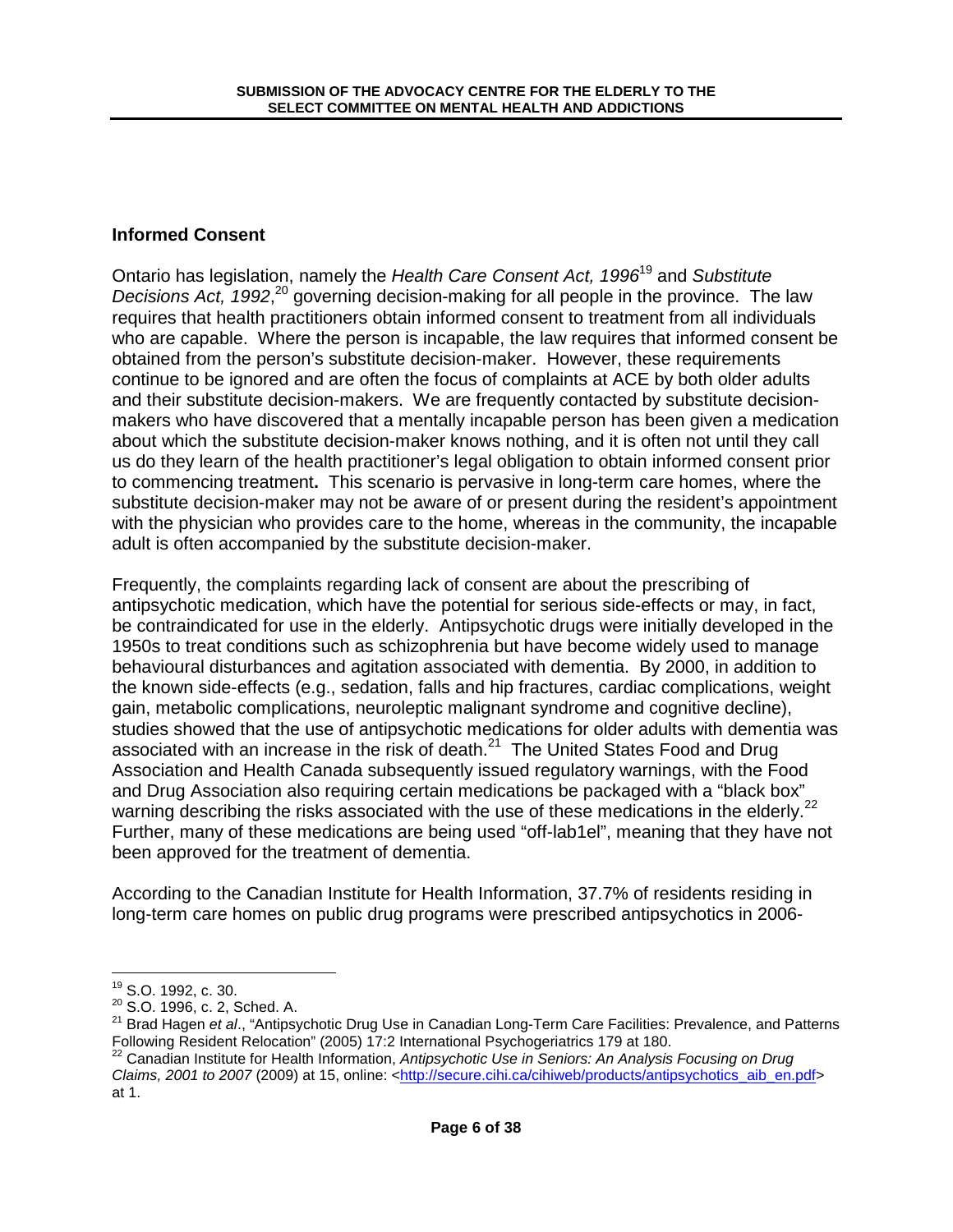2007 versus only 2.6% of older adults living in the community.<sup>23</sup> A report from the Ontario Health Quality Council in 2010 affirms that shortly after admission to long-term care, one in six residents is prescribed a new antipsychotic medication that he or she was not previously taking and one in four receives a new drug for anxiety or sleep. $24$ 

The data from the studies of Hagen et al. and Conn et al., suggest that "Canadian rates of antipsychotic use in long-term care facilities may be among the highest in the developed world."<sup>25</sup> It was also noted by Hagen et al. that there is a tendency to keep residents on antipsychotics once they are taking antipsychotics. This is despite the fact that the risk of side-effects rises dramatically over time and other studies have demonstrated that the majority of long-term care residents receiving antipsychotics for behavioural problems can have these medications safely and effectively withdrawn without an increase in difficult behaviours.<sup>26</sup> Rochon et al. found that residents with a diagnosis of psychoses or dementia were the most likely to be given antipsychotic therapy if they lived in a facility with a high antipsychotic prescribing rate. In the words of the researchers:

These results suggest that antipsychotic therapy is not being prescribed based on their clinical indication. Rather, the decision to prescribe an antipsychotic therapy appears to be related to the nursing home environment, with some environments being more permissive about antipsychotic use. $27$ 

Due to the various concerns about drug management in long-term care, the Ontario Health Quality Council recommends that the most dangerous drugs be removed from the formulary of long-term care homes. $^{28}$ 

Within long-term care homes, failure to obtain any consent at all to treatment is often the norm. Other homes attempt to obtain "blanket" consents at the time of admission which purportedly apply to all treatments that might be prescribed during the course of their stay. This is not legal as it in no way meets the requirements of "informed" consent as defined by the Health Care Consent Act.<sup>29</sup> In some homes, treatment will be started, and some time thereafter a staff member will contact the substitute decision-maker to "advise" them that the resident is now taking the medication, failing to provide them with the requisite information and leaving no option open for "consent." In fact, our experience has been that where the substitute decision-maker subsequently does their own research on the medication and withdraws consent based upon the serious side-effects and questionable efficacy of the medication, they are often met with severe resistance by the physician and other health practitioners.

<sup>1</sup>  $23$  *lbid.* at 16.

<sup>&</sup>lt;sup>24</sup> Ontario Health Quality Council, Quality Monitor: 2010 Report on Ontario's Health System (2010) at 17. <sup>25</sup> These comments are based on statistics from two different studies indicating that 29.8% and 30.8% of long-

term care home residents are prescribed antipsychotic medications: supra note 21 at 188. <sup>26</sup> Ibid. at 188-189.

<sup>&</sup>lt;sup>27</sup> Paula Rochon et al., "Variation in Nursing Home Antipsychotic Prescribing Rates" (2007) 167 Archives of Internal Medicine 676 at 682.

<sup>&</sup>lt;sup>28</sup> Ibid. at 53.

<sup>&</sup>lt;sup>29</sup> Health Care Consent Act, s. 11.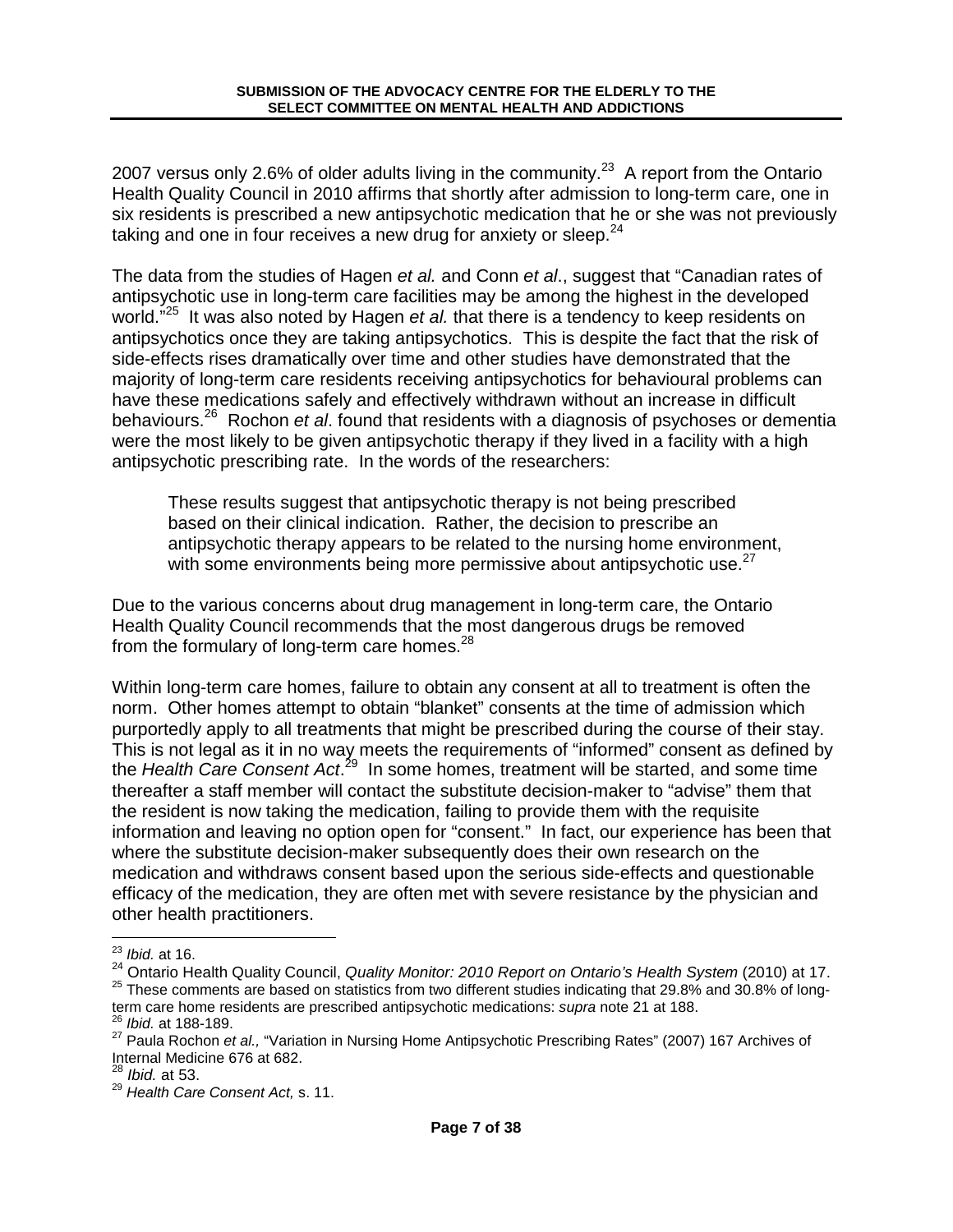### **Rights Information**

Pursuant to the regulations to the Mental Health Act, patients in psychiatric facilities must be provided with rights advice if they are found to be incapable to make decisions about treatment.<sup>30</sup> Rights advice is a process whereby an individual is informed of their legal rights by a rights adviser shortly after their legal status has changed. The rights adviser cannot be a person involved in the direct clinical care of the person to whom the rights advice is given. The rights adviser is required by law to explain the significance of the legal situation to the individual. If requested to do so, the rights adviser will also assist the person to: apply for a hearing to challenge the finding before the Consent and Capacity Board; retain a lawyer; and apply for financial assistance from Legal Aid Ontario. Prescribed government forms must be completed to verify that rights advice was given. The lack of, or untimely, rights advice can invalidate a finding of capacity. Rights advice is viewed as a legal protection to ensure fairness and access to justice.

Unfortunately, the requirements for rights advisers and forms pertain only to psychiatric inpatients who are found incapable with respect to treatment. Outside a psychiatric facility, section 17 of the Health Care Consent Act obligates health practitioners to "in the circumstances and manner specified in guidelines established by the governing body of the health practitioner's profession, provide to persons found by the health practitioner to be incapable with respect to treatment such information about the consequences of the findings as is specified in the guidelines." However, in long-term care, health care practitioners often fail to satisfy even these minimal requirements of providing rights information to individuals who they believe are incapable under the Health Care Consent Act. Residents are not informed when they are found incapable nor are they made aware of their statutory rights and the procedures available to exercise these rights. There are also problems with the policies of the various health Colleges respecting rights information. The policies of the Colleges do not necessarily ensure that the patient have the information necessary for the purpose of due process. As well, Colleges may not consistently enforce this requirement or discipline practitioners who fail to comply.

One illustration of this problem is the rights information policy of the College of Physicians and Surgeons. Physicians are directed to inform an incapable person that a substitute decision-maker is responsible for making treatment decisions.<sup>31</sup> Where the patient disputes the need for a substitute decision-maker or disagrees with the involvement of the present substitute, the physician "must advise the patient of his or her options" which "include finding another substitute of the same or more senior rank, and/or applying to the Consent and Capacity Board for a review of the finding of incapacity."<sup>32</sup> A physician has a duty to "reasonably" assist the patient if he or she expresses a wish to exercise these options. This

 $32$  Ibid.

1

<sup>30</sup> R.R.O. 1990, Reg. 741, s. 15.

<sup>&</sup>lt;sup>31</sup> College of Physicians and Surgeons of Ontario, Consent to Medical Treatment, Policy Statement #4-05 (January/February 2006), online: <http://www.cpso.on.ca/policies/policies/default.aspx?ID=1544>.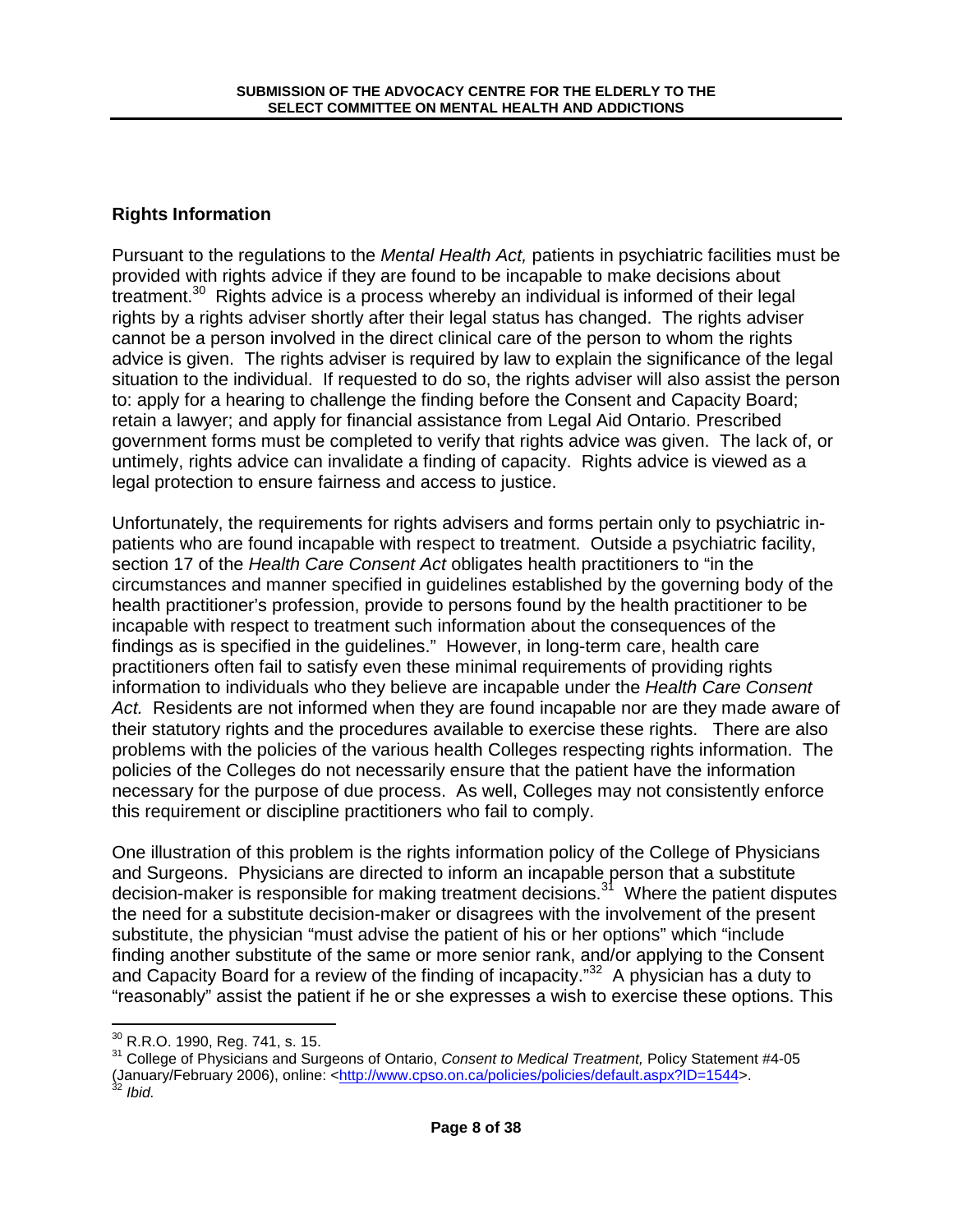policy does not go far enough to ensure that the alleged incapable person is able to

exercise their rights or that the patient is informed of the process to challenge the finding of incapacity. The policy is too narrow, as it suggests that the physician does not have a duty to provide patients with information about their rights before the Board if they disagree with the finding of incapacity (as opposed to having a substitute decision-maker) or if they do not explicitly voice their disagreement.

The Health Care Consent Act contains similar requirements for consent to admission to a long-term care home. However, it does not specifically require evaluators, a specified category (usually social workers), to provide rights information to the individuals they find  $\frac{1}{2}$  incapable of consenting to admission a care home.<sup>33</sup> The practice of most evaluators is to hand a pre-printed rights information sheet to incapable individuals, without providing a verbal explanation and although the information may be unclear and misleading. Further, there is no guarantee that the person will be assisted by the evaluator in obtaining legal assistance or contacting the Consent and Capacity Board to initiate the process to challenge the finding of incapacity.

In order to protect the security of individuals by educating them about their legal options after a finding of incapacity, ACE is of the view that section 17 of the Health Care Consent Act should be amended. Instead of leaving it to the regulated Colleges to set individual policies regarding the provision of rights advice, the legislation should create a specific duty on health practitioners to provide specified rights information which would be set out in regulation in all areas where findings are made under the Health Care Consent Act. Further, there should be a requirement that health practitioners complete a regulated form and give notice of a finding of incapacity to the person, similar to the Form 33 currently used if a patient in a psychiatric facility is found of consenting to a treatment with respect to a mental disorder. $34$  The form would include a checklist indicating that the health practitioner had met the following requirements: satisfied the statutory requirements for consent; provided information about the appeals process; and, if instructed to do so, assisted the person to submit an application to the Consent and Capacity Board.

Therefore, ACE suggests that the Committee review the legislation and the policies of the various Colleges and demand adherence to the existing legislation in order to promote the rights of older adults, especially those with mental health and addiction issues.

41\_.pdf.

<sup>1</sup>  $33$  The definition of evaluators can be found in Reg. 104/96 pursuant to the Health Care Consent Act.

<sup>&</sup>lt;sup>34</sup> Mental Health Act, Reg. 741, s. 15(1)(a). A copy of the Form 33, Notice to Patient under Subsection 59(1) of the Act and under Clauses 15(1)(a) and 15.1(a) of Regulation 741, can be found at http://www.forms.ssb.gov.on.ca/mbs/ssb/forms/ssbforms.nsf/GetAttachDocs/014-1088-41~3/\$File/1088-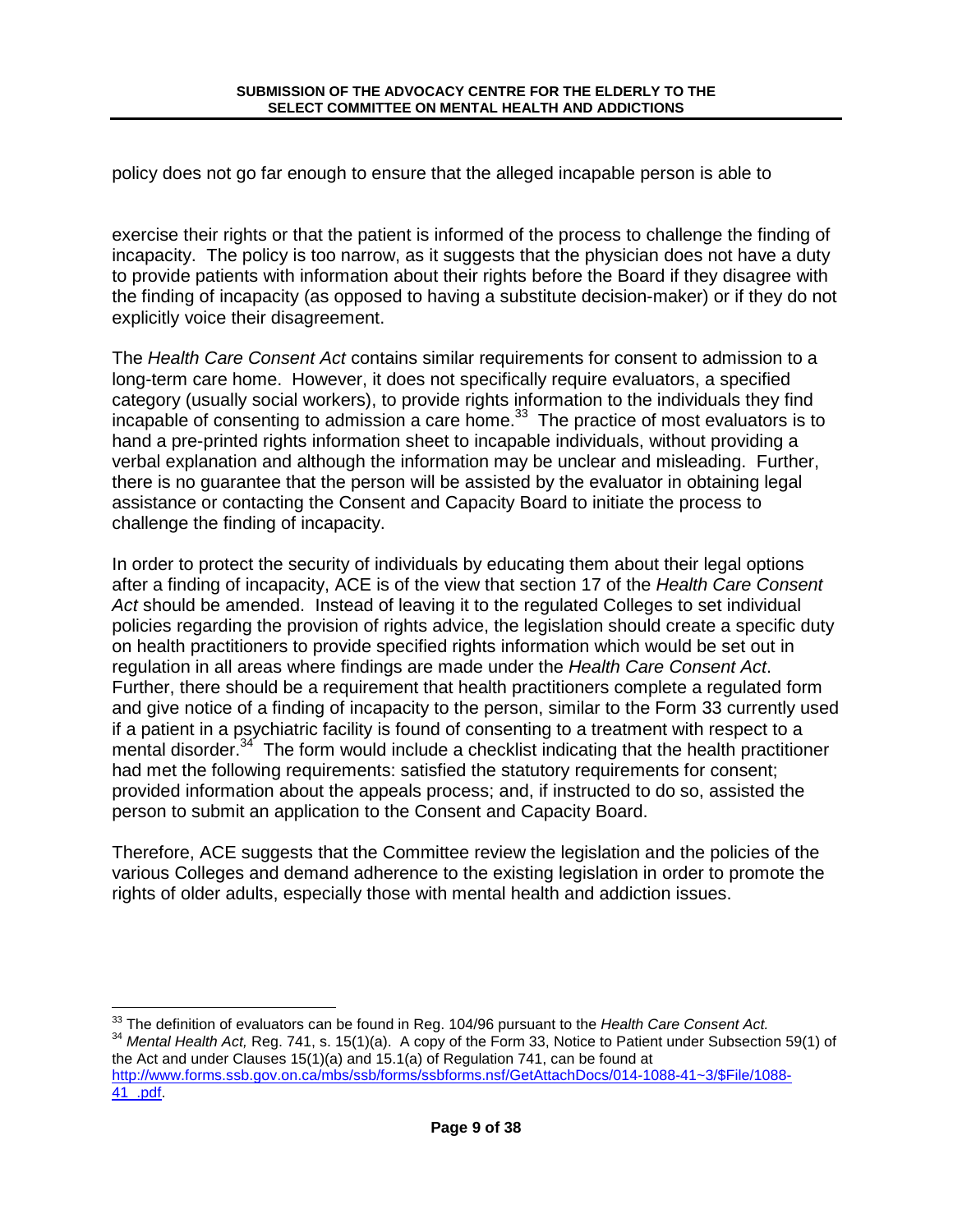### **LACK OF HOUSING FOR OLDER ADULTS WITH MENTAL HEALTH AND ADDICTION ISSUES**

One of the major problems for older adults with mental health and addiction issues is the lack of sufficient, adequate, and affordable accommodation options. It is true that these shortages impact people of all ages with mental illness and/or addictions, but the problem can be more acute for seniors because they may also have concurrent physical or chronic health care needs. The lack of accessible accommodation for seniors with mobility impairments, and the discrimination that can arise in the rental housing market can include multiple Human Rights Code<sup>35</sup> grounds including age, physical or mental disability. Often, housing alternatives can only deal with either the mental health issue or the physical care issue, but not both, leaving the senior with very few options.

There are presently 622 long-term care homes with 76,109 long-term care beds across the province, which does not include specially licensed temporary long-term care beds.<sup>36</sup> Older adults entering long-term care tend to be of a more advanced age with complex health care needs ranging from dementia to major psychiatric conditions combined with physical illnesses. Generally, this population has a declining level of cognition and capacity, with approximately 55% of residents having a reported diagnosis of dementia.<sup>37</sup> The average age of a resident in long-term care today is 83 years.<sup>38</sup> That being said, there are many younger residents living in long-term care due to their medical conditions (e.g., acquired brain injury, Huntington's disease) and a lack of alternate accommodation.<sup>39</sup> Thus, longterm care homes are now serving a more diverse group of residents than ever before.

An issue which desperately needs a solution is the "difficult" or "high level of care" older adult seeking accommodation. These individuals often require high levels of complex care, due to behavioural issues stemming from dementia, psychiatric illness or other neurological diseases. Psychiatric facilities will not accept these individuals, as they repeatedly state that they only provide short-term assessment and not long-term housing. In any event,

<sup>&</sup>lt;u>.</u> <sup>35</sup> R.S.O. 1990, c. H.19.

<sup>&</sup>lt;sup>36</sup> Email from Kim Hewitt, Information Request Coordinator, Health System Information Management and Investment Division, Ministry of Health and Long-Term Care, to Lisa Romano, Research Lawyer, ACE (16 July 2009).

<sup>&</sup>lt;sup>37</sup> Canadian Institute for Health Information, Antipsychotic Use in Seniors: An Analysis Focusing on Drug Claims, 2001 to 2007 (2009) at 15, online: <http://secure.cihi.ca/cihiweb/products/antipsychotics\_aib\_en.pdf>.

<sup>&</sup>lt;sup>38</sup> Ontario, Ministry of Health and Long-Term Care, prepared by Monique Smith, Parliamentary Assistant, Commitment to Care: A Plan for Long-Term Care in Ontario (Spring 2004) at 8, online: <http://www.health.gov.on.ca/english/public/pub/ministry\_reports/ltc\_04/mohltc\_report04.pdf>.

<sup>39</sup> According to the Ministry of Health and Long-Term Care, based on the fall 2008 Levels of Care Classification review of 43,334 residents, 6.26% are younger than 65 years of age. There are more than 76,000 long-term care beds in the province, and it is not known how these residents were chosen to be classified, therefore the numbers may not be statistically accurate: Email from Kim Hewitt, Information Request Coordinator, Health System Information Management and Investment Division, Ministry of Health and Long-Term Care, to Lisa Romano, Research Lawyer, ACE (16 July 2009).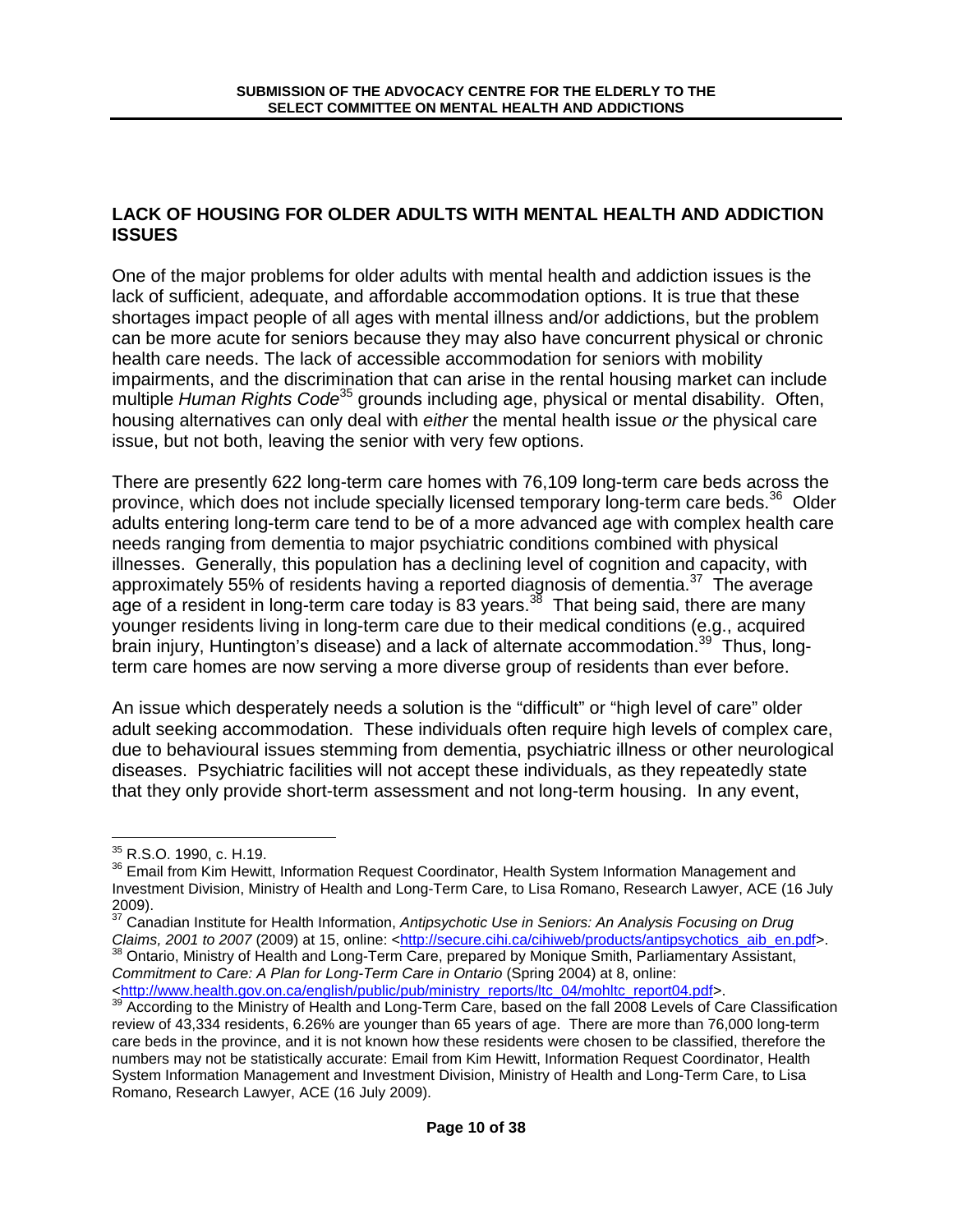these facilities are inappropriate as they are unable to meet the older adult's concurrent physical health concerns. Also, decreases in long-term psychiatric beds due to health care

restructuring have resulted in older adults increasingly moving into long-term care rather than to psychiatric facilities. A lack of alternative housing, such as group homes, compounds the problems, resulting in long-term care often being the only possible housing.

ACE has heard anecdotal evidence that the applications to long-term care homes by persons with a psychiatric or addictions history are often "black-balled". Although the person will be deemed eligible for long-term care by the Community Care Access Centre and applications submitted to long-term care homes, one of the following three scenarios may occur:

- 1. Homes will not accept the person.
- 2. If accepted, applicants are either made ineligible when they reach the top of the waiting list based upon new assessments, or skipped over when spots become available because the bed is never "suitable". As a result, these seniors are forced to live in sub-standard housing in the community or remain in a hospital bed that can be unwelcoming and/or unable to accommodate their needs. This is costly to the health care system.
- 3. If the person is accepted and admitted into the home, the requisite level of care is unavailable. In our experience, the homes that accept high level of care individuals may be the least able to care for them, but are the only ones willing to admit them in order to maintain the required occupancy rates to receive full funding.

Even when an applicant with a mental illness or addiction is offered admission to long-term care, these homes are usually not an appropriate housing solution for these residents. The provision of mental health and addiction services in long-term care has been inconsistent across the province due to a lack of a coordinated and systems-based approach. While various resources do exist (e.g., Psychogeriatric Resource Consultants, High Intensity Needs Fund, Behaviour Intervention Response Teams), they are fragmented and represent a band-aid solution to a systemic problem.

One of the most significant obstacles to providing adequate care to residents with diverse mental health and addiction needs is inadequate staffing levels. The Geriatric and Long-Term Care Review Committee of the Office of the Chief Coroner for Ontario has reviewed several cases where residents of long-term care homes with dementia have assaulted other residents resulting in death. In their opinion, "no amount of education and skill-building with long-term care home staff can substitute for having an adequate number of staff available to provide the care and supervision to meet the care and safety needs of all of the residents, all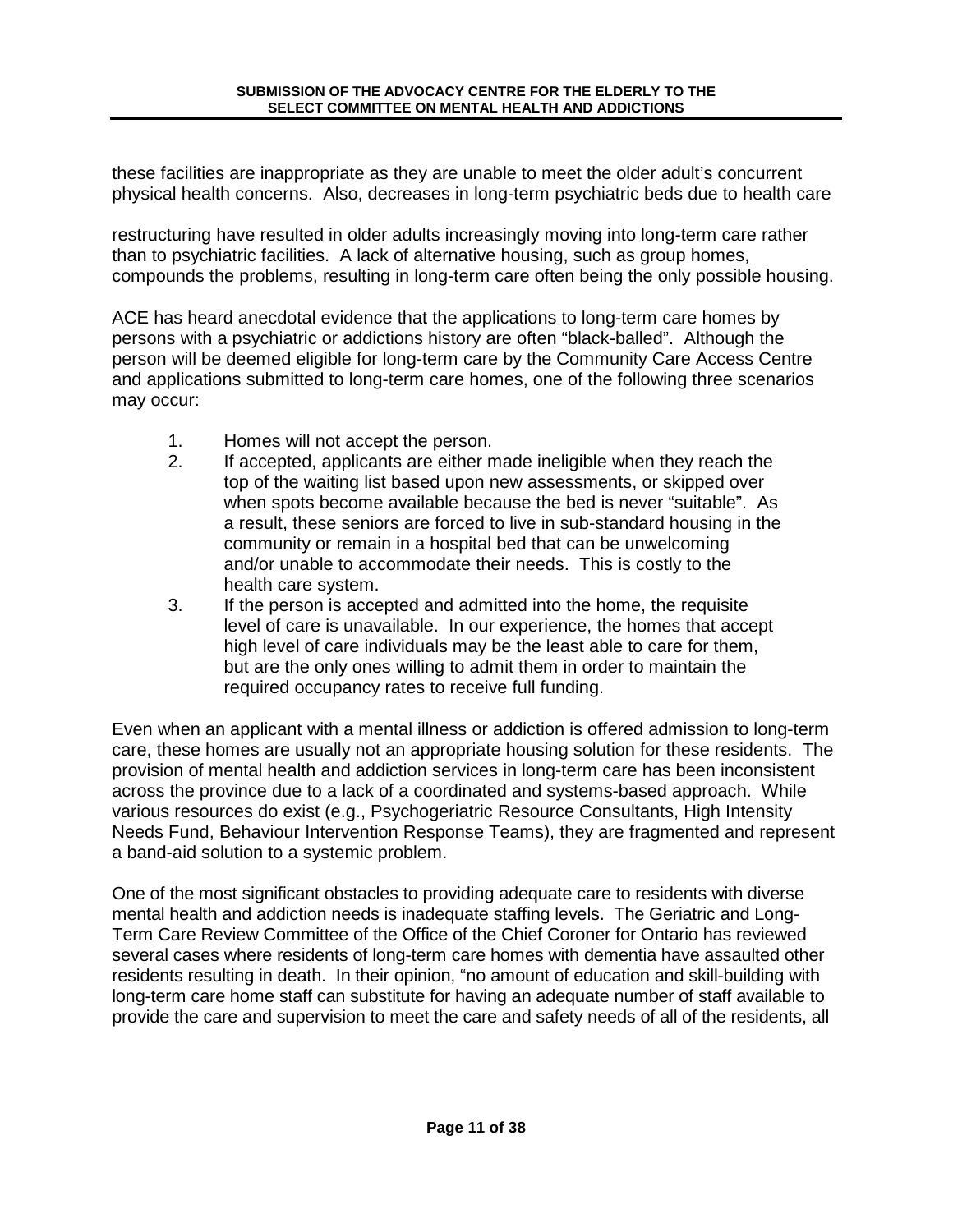the time."<sup>40</sup> As a result, the Geriatric and Long-Term Care Review Committee recommended in its most recent annual report that the "Ministry of Health and Long-Term Care should urgently examine the issue of staff-mix and staff-to-resident ratios for the purpose of ensuring that sufficient, adequate, appropriate and safe care be provided to elderly residents in licensed long-term care homes."<sup>41</sup>

Further, staff is not sufficiently trained to manage behaviours and needs related to mental illness and addictions. Programs such as  $PIE\tilde{C}ES^{42}$  and U-First<sup>43</sup> are admirable but ongoing funding is required to not only ensure that new staff is trained but that they are able to integrate and implement these best practices. The Ministry of Health and Long-Term Care has noted that "the day-to-day reality is that most PIECES trained registered nurses are usually fully occupied with the day-to-day demands of general resident care and cannot use their skills in behaviour support planning."<sup>44</sup>

The difficulties associated with staffing levels and training is compounded by the fact that personal support workers (PSWs) are unregulated. PSWs (also known as health care aides) provide the bulk of the hands-on care in not only long-term care and retirement homes but to older adults receiving home care in the community. They are often underpaid and receive minimal training, especially in the areas of mental health and addiction. However, when problems arise, it is difficult to hold these unregulated staff members accountable for their actions, as there is no independent College to complain to, and the institutions themselves are often reluctant or unable to properly discipline these employees.<sup>45</sup>

Once admitted to long-term care, the individual may act out, and even harm, another resident. Statistics show that the number of violent incidents is increasing in Ontario's long-term care homes. Between 2003 and 2006, the number of reported violent incidents among residents has more than tripled from 446 to 1,416 cases. Over the past ten years, there have been almost twenty resident-to-resident homicides in long-term care homes.<sup>46</sup> ACE is aware of at least two additional deaths in 2007 and 2009.

1

<sup>&</sup>lt;sup>40</sup> Ontario, Office of the Chief Coroner, Nineteenth Annual Report of the Geriatric and Long-Term Care Review Committee to the Chief Coroner for the Province of Ontario (September 2009) at 33. Ibid. at 11.

<sup>&</sup>lt;sup>42</sup> PIECES is an acronym for Physical, Intellectual, Emotional, Capabilities, Environment and Social. It is a practical framework for assessment and supportive care strategies for older adults with complex cognitive mental health needs and behavioural changes.

<sup>&</sup>lt;sup>43</sup> U-First is a method for shared problem-solving and care planning for persons with Alzheimer's and related dementias that utilizes PIECES concepts.

<sup>&</sup>lt;sup>44</sup> Ontario, Ministry of Health and Long-Term Care, Draft Report, Building a Better System: Caring for Older Individuals with Aggressive Behaviours in Long-Term Care Homes (April 2007) at 12.

<sup>45</sup> An announcement was made on March 26, 2010 that the Ministry of Health and Long-Term Care decided not to regulate personal support workers: Health Professions Regulatory Advisory Council, online: http://www.hprac.org/en/projects/Personal\_Support\_Workers.asp.

<sup>&</sup>lt;sup>46</sup> "Nursing Homes: Fear and Violence", CBC News (22 October 2007), online:

<sup>&</sup>lt;http://www.cbc.ca/news/background/nursing-homes/> and "Grey, Black and Blue", CBC Marketplace (17 October 2007), online: http://www.cbc.ca/marketplace/grey\_black\_and\_blue/.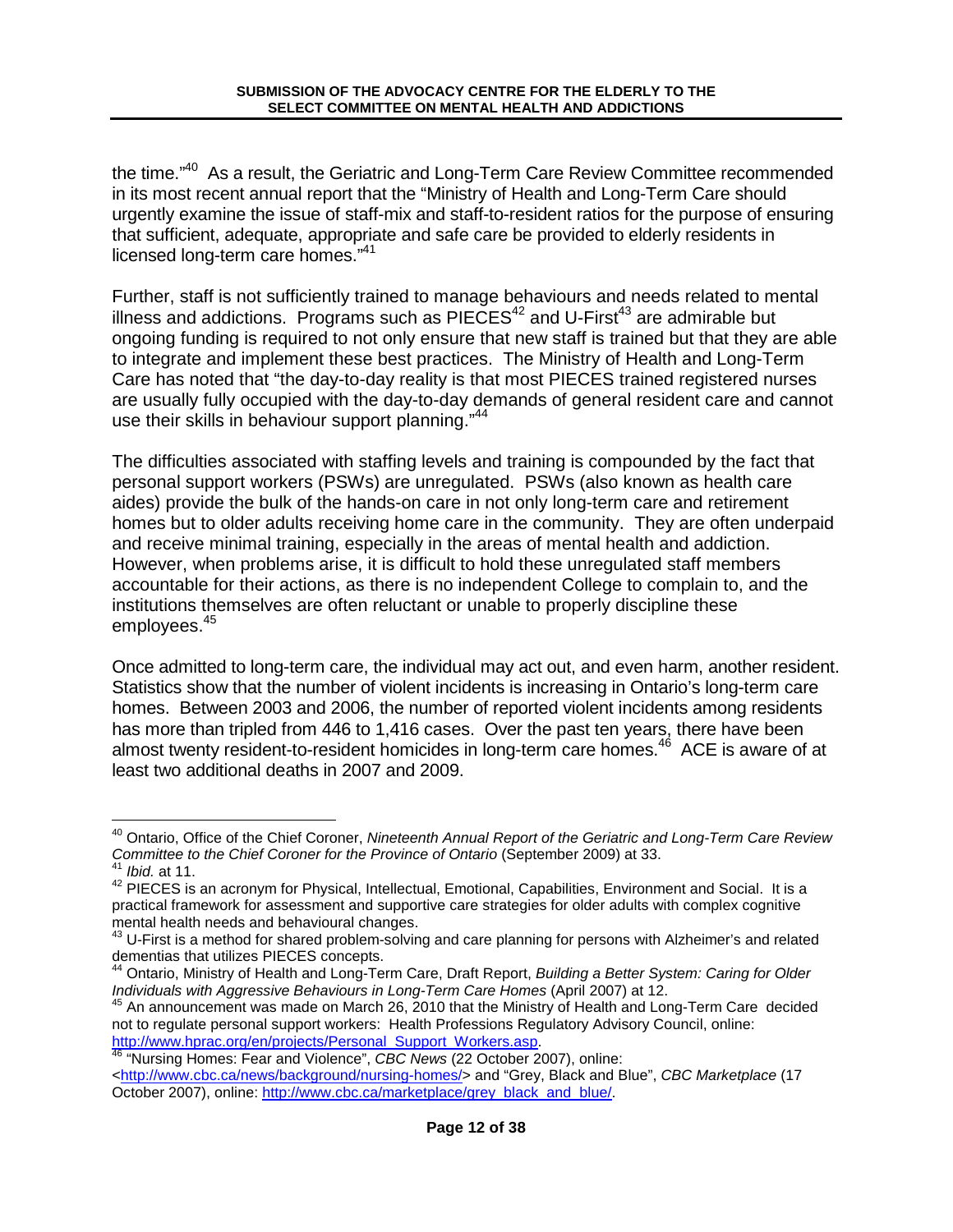The Casa Verde inquest took place in 2005 after a cognitively impaired 74-year-old man, who had been at the long-term care home for less than a day, killed two other residents and seriously injured a third. The Coroner's Jury made 85 recommendations, many of which dealt specifically with the problems surrounding appropriate housing options for seniors with cognitive impairment and/or mental health issues and the resulting need for specialized homes and units for this population (a copy of the Coroner's Jury recommendations is attached to this submission).<sup>47</sup>

Recommendation 22 called on the Ministry of Health and Long-Term Care to:

…fund specialized facilities to care for demented or cognitively impaired residents exhibiting aggressive behaviour as an alternative to long-term care facilities. Funding for these facilities should be based on a formula that accounts for the complex high-care needs of these residents in order that the facility be staffed by regulated Health Care Professionals (RN's and RPN's) who are trained in PIECES, and in sufficient numbers to care for these complex and behaviourally difficult residents.

The Coroner's Jury recommended that the government design these specialized units based on the model of the Dorothy Macham House at Sunnybrook Health Sciences Centre. The Dorothy Macham House is a care and research facility for ten residents who are veterans with moderate to severe dementia. These individuals have ongoing challenging behaviours that put others at risk of injury or that significantly disrupt the lives of other residents. The multidisciplinary team works collaboratively with the resident and the resident's family to design an individualized program. Residents are discharged only when the care team establishes that the resident is able to function safely in his/her previous unit or facility. There is no predetermined duration of stay. The Dorothy Macham House is viewed as the gold standard due to the positive results it yields.

Regrettably, while the Ontario government participated in the Coroner's Inquest, and in fact was the subject of many Jury recommendations, there has not been any significant movement to implement the recommendations dealing with these issues. Thus, these individuals continue to require care that does not exist at the present time in Ontario.

This systemic gap often leads to an inappropriate "cycling" of seniors from the community to long-term care homes to hospital, then to psychiatric treatment, then back to long-term care. This not only increases the burden on our health care system, but it is an unhealthy solution for the seniors involved. Under the current Nursing Homes Act, for example, homes can authorize psychiatric absences for up to 45 days (this timeframe will be extended up to 60 days once the Long-Term Care Homes Act is proclaimed on July 1, 2010) after which the resident loses his/her long-term care bed. That being said, it can be extremely difficult to have residents of long-term care homes accepted into psychiatric hospitals because these

1

 $47$  Recommendations 22 through 25 deals with specialized facilities and units, Office of the Chief Coroner, Recommendations from the Inquest into the Deaths of Ezzeldine El Roubi and Pedro Lopez (Inquest Dates: January 31 – April 18, 2005).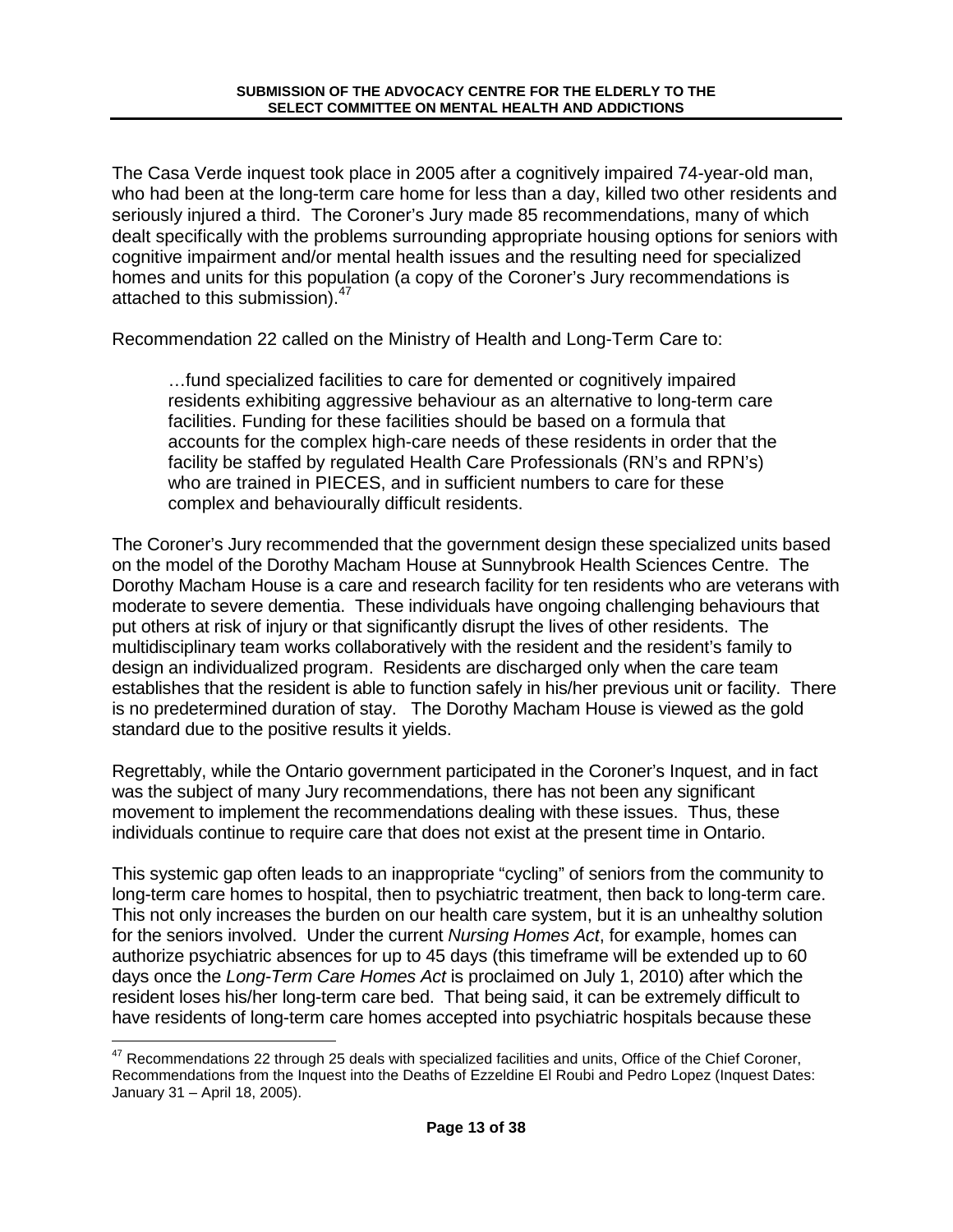facilities are often not equipped or are unwilling to house seniors with mental health issues for extended periods of time. In addition, the hospital demand guarantees from the home that the individual will be accepted back by the home on a particular date even if the mental health issue has not been sufficiently addressed. Even where such guarantees are given, residents may still be refused re-entry to a home despite being cleared for return by the medical team at the hospital within the required timeframe (and despite this being contrary to the long-term care legislation). Seniors must then apply for long-term care and are put on lengthy waiting lists before eventually being transferred to a different long-term care home, often after long periods of time languishing in hospital (if any home can be found which will accept them). Finally, even where hospitalization for the mental health issue is appropriate, the psychiatric hospital may be ill equipped to deal with the senior's physical issues, leading to physical deterioration or continued transfers between psychiatric and general hospitals.

ACE is also aware of many cases where long-term care homes inappropriately sent residents to general hospitals on a Form 1 (Application for Psychiatric Assessment) pursuant to the Mental Health Act even when they knew that the resident did not require admission, in an attempt to rid themselves of what they perceive to be a "problem" resident.

We have also seen older adults and their families pressured and/or resigned (due to the lack of a better option) to accept placements in retirement homes although this is clearly unsuitable accommodation. Retirement homes are currently not part of our health care system; instead, they are tenancies and described as "care homes" under the Residential Tenancies Act, 2006.<sup>48</sup> Generally, retirement homes are designed for seniors who require minimal to moderate support with their daily living activities. While retirement homes may make available some care services pursuant to a contract with the tenant, the care services provided are neither funded nor regulated by the Ministry of Health and Long-Term Care, or any other government Ministry. Nevertheless, ACE has had several cases where persons found ineligible for long-term care due to their high care needs were sent to retirement homes. This is simply illogical, given that retirement homes are meant to provide lower levels of care to adults if they do not yet need long-term care placement. $44$ 

In the future, retirement homes may be dramatically different from what exists today. ACE believes the recent passage of the Retirement Homes Act, 2010 will result in the privatization of health care for seniors and create a parallel private pay long-term care home system. $50$  The new legislation, which will not be proclaimed until regulations have been

<sup>&</sup>lt;u>.</u> <sup>48</sup> "Care home" means a residential complex that is occupied or intended to be occupied by persons for the purpose of receiving care services, whether or not receiving the services is a primary purpose of the occupancy: S.O. 2006, c. 17, s. 2(1).

<sup>&</sup>lt;sup>49</sup> In fact, the Geriatric and Long-Term Care Review Committee to the Chief Coroner commented on the risk of hospitals discharging residents who require long-term care into retirement home settings where their needs may not be able to be met. Although this case dealt with a senior with complex medical issues, similar risks are inherent when seniors go to retirement homes when suffering with complex mental health issues: Ontario, Office of the Chief Coroner, Nineteenth Annual Report of the Geriatric and Long-Term Care Review Committee to the Chief Coroner for the Province of Ontario (September 2009) at 40.  $50$  S.O. 2010, c. 11.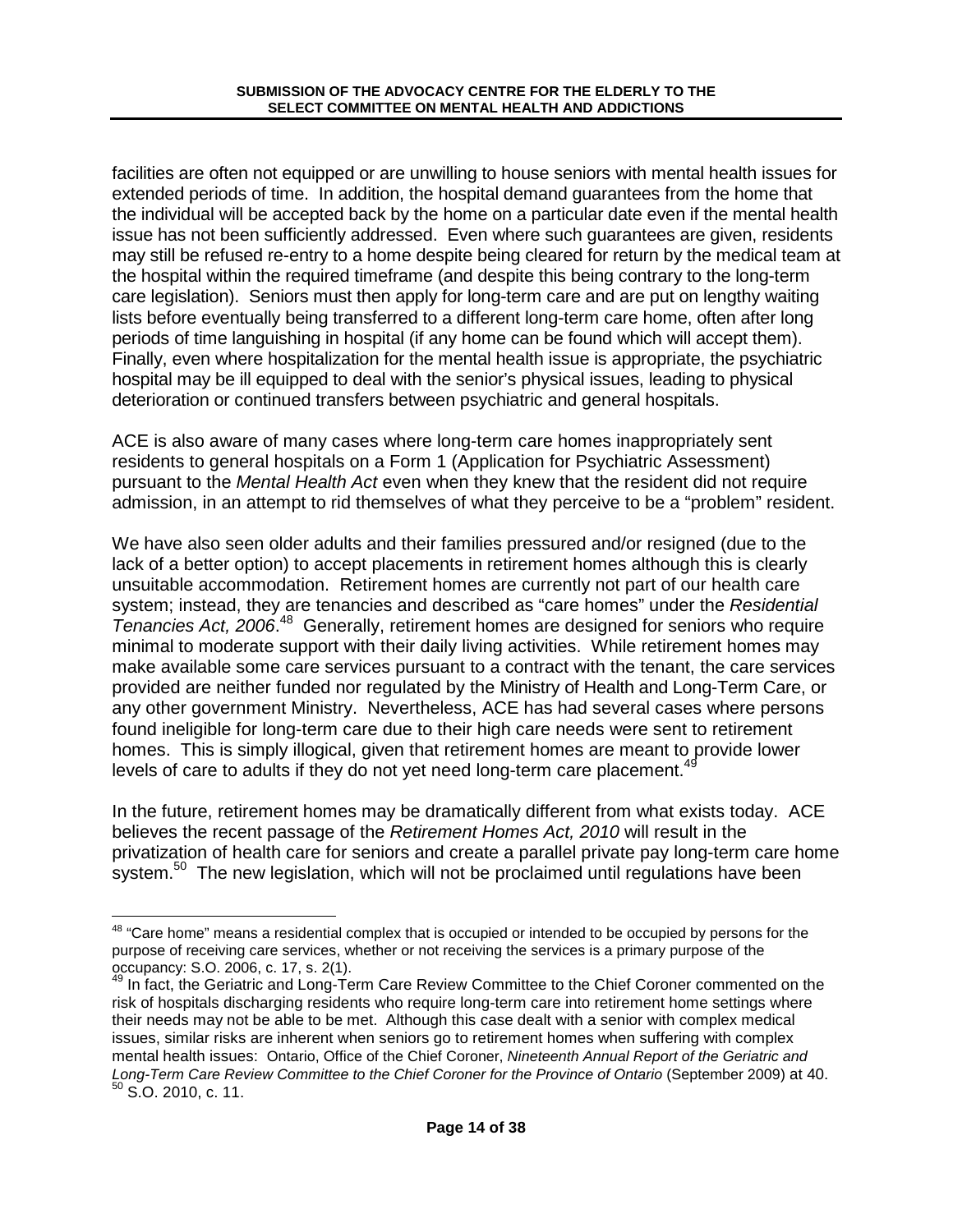drafted, permits retirement homes to offer any level of care but without the same level of oversight as long-term care homes. Tenants will therefore be paying for health care services that would otherwise be covered by the government. It is expected that some long-term care home operators will change their homes to retirement homes as they will not only be able to operate the same business with a lower level of regulation but also charge more for the same services. One important example of an area where retirement home tenants will not have the same level of protection as residents of long-term care homes concerns restraint and detention. The Retirement Homes Act, as presently written, permits the restraint and confinement of tenants in secure units. While confinement in a secure unit in a long-term care home is considered a restraint, the legislation specifically states that confinement in a retirement home is not a restraint. We disagree with this section and do not believe it to be legally correct. If a person is prevented from leaving, he or she is restrained no matter what the legislation states. This interpretation of the law has the potential to be particularly detrimental to individuals with mental health and addiction issues.

In sum, the lack of appropriate housing options for seniors with mental illness and addiction issues is a critical problem. Long-term care homes have become the "dumping grounds" for difficult to place individuals of varying ages and with different conditions, given their mandate to admit anyone who qualifies for this type of care, whether or not it can truly meet their needs. It is paramount that the Committee support the implementation of the recommendations from the Case Verde inquest and to urge government to develop a comprehensive strategy to assist this vulnerable group.

# **AGING IN PLACE**

The majority of older persons want to remain in their own home and the concept of aging in place is paramount to fulfilling this wish. In order for "aging in place" to be realized, affordable and accessible housing options and in-home supports must be available.

# **Home Care**

Insufficient funding of community-based care has been identified as an obstacle for older persons seeking access to the health care system. According to the Ontario PsychoGeriatric Association, enhanced home care services are necessary to allow older persons living with mental illnesses to be supported at home.

The Long-Term Care Act, 1994<sup>51</sup> sets out much of the legal framework for the delivery of inhome services in Ontario. Section 11 states that multi-service agencies are given the responsibility to provide and ensure the provision of community support services, homemaking services, personal support services and professional services.<sup>52</sup> Overall, the

<sup>1</sup>  $51$  S.O. 1994, c. 26. This statute will be renamed as the Home Care and Community Services Act, 1994 on July 1, 2010.

 $52$  Community Care Access Centres are responsible for determining who is eligible for publicly funded in-home services and for arranging the delivery of these services. However, the definition of Community Care Access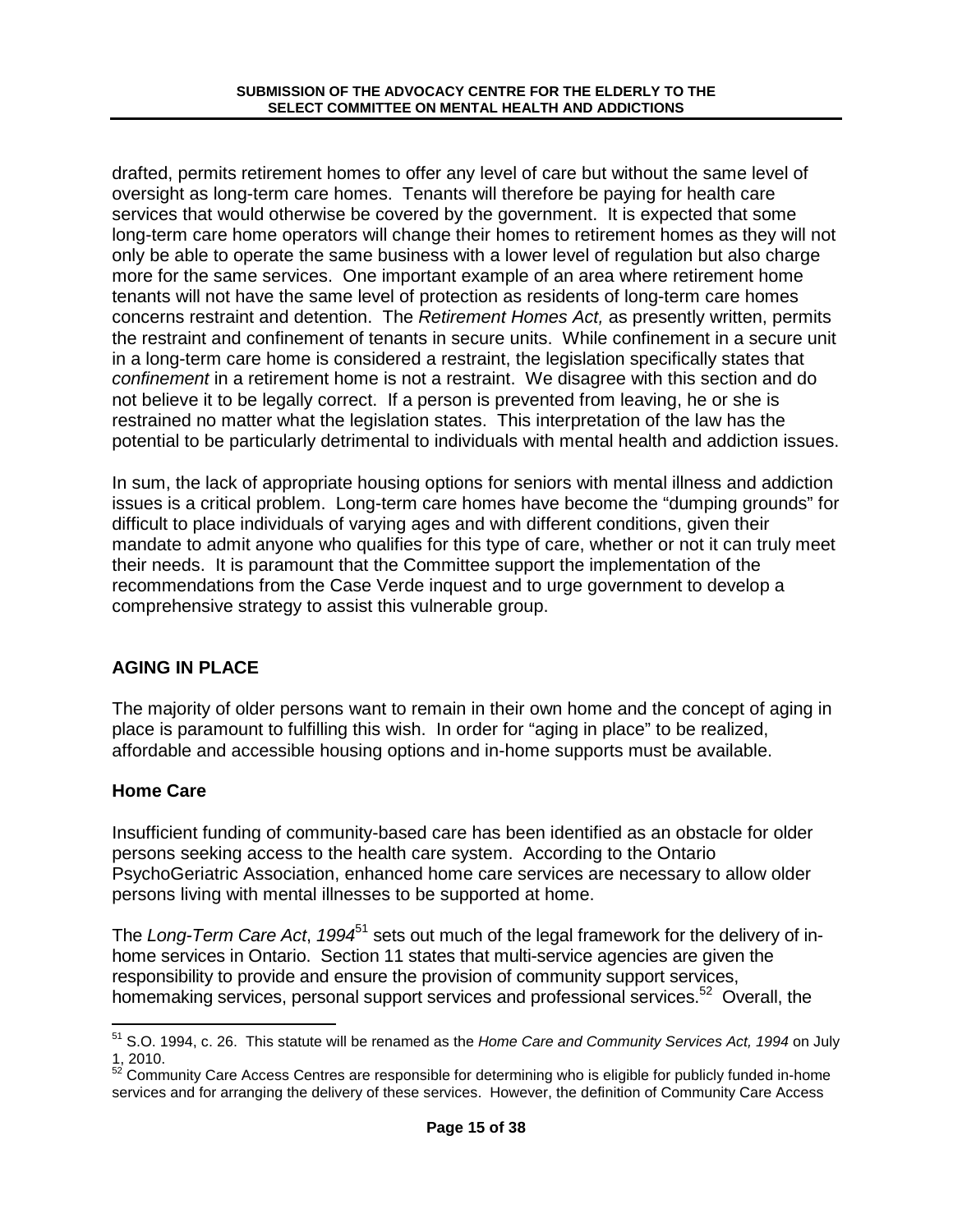goal of the statute is good in theory as it confers benefits on those who need assistance at home. Unfortunately, it is extremely difficult for individuals to access the services. The statute says that the criteria for community based long-term care services will be set out in the regulations<sup>53</sup> but the only regulations that have been made only limit eligibility by stating that services are not available under certain circumstances or beyond certain maximums. Moreover, specific eligibility requirements are not known to the public. This is the opposite of a demand driven system and is the root of the problem.

A further restriction in the statute pertains to the funding envelopes provided to Community Care Access Centres (CCACs). Each CCAC is provided with a fixed amount of money each year. Due to shortfalls in the annual funding envelopes or budgeting decisions, CCACs may not be able to provide necessary services. Therefore, contrary to the law, mandatory services are often not provided. While there is a right of appeal regarding eligibility decisions, the CCACs control the initial stages of information about the review process and ACE is aware that individuals are frequently not advised of their rights and how to exercise them.

We encourage the Committee to review the requirements for services to be provided by the CCACs as mandated by the Long-Term Care Act, the lack of regulations in respect to the criteria for access and eligibility to the various services, the funding agreements between the Local Health Integration Networks and CCACs, whether these support the obligations of the CCAC to provide the mandatory services as listed in the Long-Term Care Act and to find out whether individuals are obtaining the full benefit of the law.

# **Caregivers**

1

Elder care is largely provided in the community by family members. Not only does this facilitate "aging in place", but it saves public resources. Regrettably, the services in place to support family caregivers are extremely limited resulting in an "all or nothing" system where families often feel they have no choice but to put their loved one into a long-term care home.

As noted by the Ontario Human Rights Commission, "workplace structures and expectations have not adjusted to the changed situation of families" whereby "caregiving responsibilities tend to be viewed as individual 'personal problems' rather than as a systemic issue."<sup>54</sup> Persons with caregiving responsibilities, consequently, are incorrectly perceived to be less capable and less committed to their employment than their colleagues.

Seniors with dementia or other mental health problems often require constant supervision and cannot be left alone. This can result in families who decide to care for such seniors having to be with them at all times, which often requires family members to leave paid

Centres in section 1 of O. Reg. 33/02 only requires them to provide services in homemaking, personal support and professional services – not community support services.

<sup>&</sup>lt;sup>53</sup> Long-Term Care Act, ss. 17 and 18.

<sup>&</sup>lt;sup>54</sup> Ontario Human Rights Commission, The Cost of Caring: Report on the Consultation on Discrimination on the Basis of Family Status (Toronto: 2007) at 29.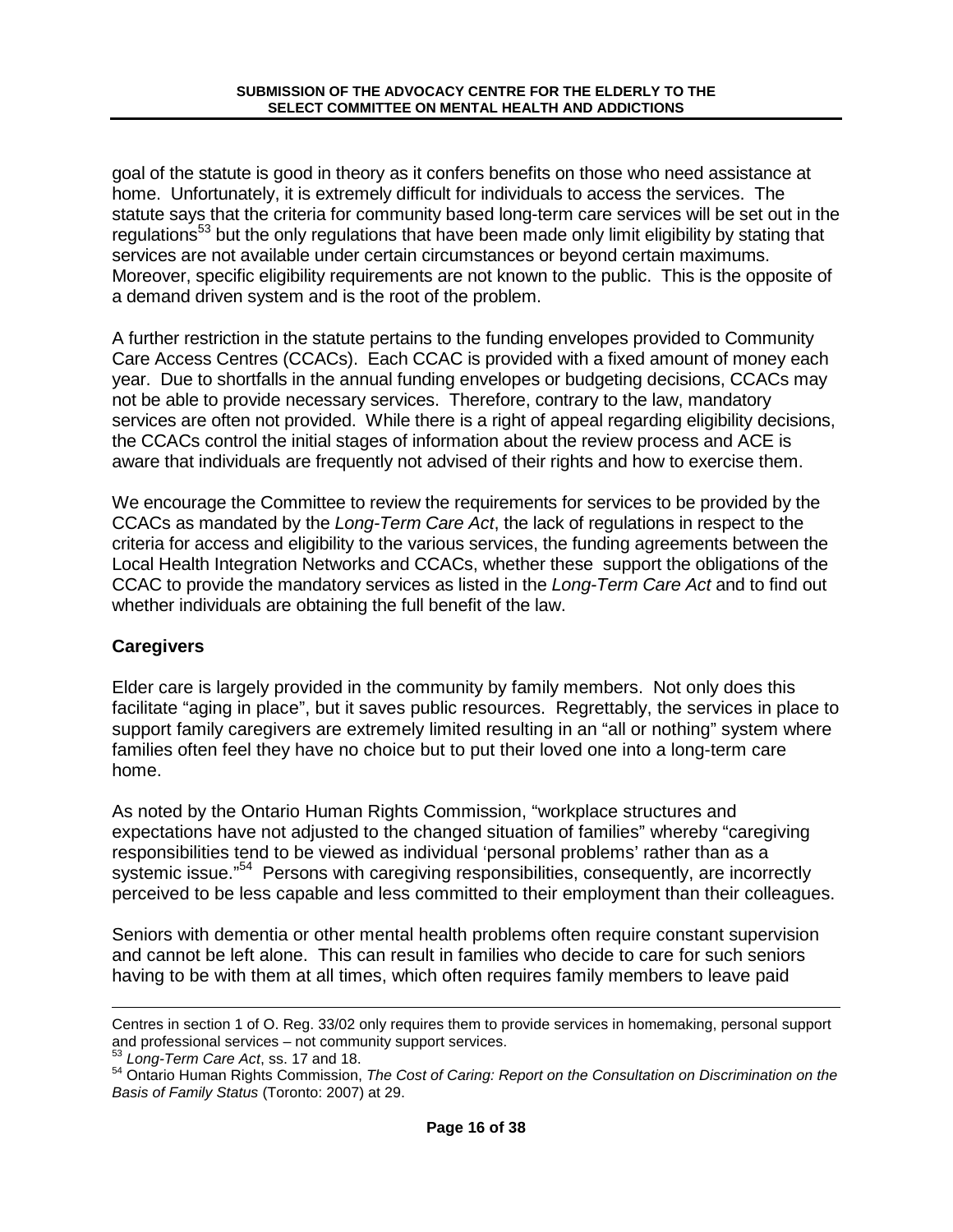employment. As well, the lack of sufficient support by the system means that they have little or no respite from their role as caregiver, often leading to the caregiver suffering from mental or physical illness themselves. Homecare is insufficient, especially where the senior has few physical ailments, but suffers from dementia. What is required here is respite support, of which very little is available through the Community Care Access Centre. Further, respite care in long-term care homes, while available, can be costly where the caregiver has already had to give up paid employment to stay at home, and therefore is out of the reach of many.

The Committee is encouraged to examine the inadequacy of supports in place to assist caregivers and possible solutions to this problem, such as respite, increased financial assistance, and providing social assistance to family members who give up employment opportunities to stay at home with older persons.

# **CONCLUSION**

We understand that the Behavioural Support Systems project was launched in early 2010 to "create a framework for transforming the health care system for Ontarians with behaviours associated with complex and challenging mental health, dementia or other neurological conditions living in long-term-care homes or in independent living settings."<sup>55</sup> This project will be lead by the North Simcoe Muskoka Local Health Integration Network in partnership with Alzheimer Society of Ontario, the Alzheimer Knowledge Exchange, the Ministry of Health and Long-Term Care and supported by the Ontario Health Quality Council. While ACE is not familiar with the details of this project beyond the publicly available information, we applaud this initiative and hope that it receives adequate funding and the Committee examines its work.

While we understand that the Committee cannot direct government to take particular actions, we suggest that it encourage the provincial government to develop a provincial mental health and addiction strategy that addresses the needs of older adults. One concrete strategy is to consider the benefits of establishing a single entry access system and clear admission criteria for persons seeking continuing accommodation within the mental health and addictions system. For instance, the possibility of Community Care Access Centres being responsible for admissions to not only long-term care homes (as they do now) but also specialized mental health and addiction hospitals and complex continuing care units within general hospitals should be considered.<sup>56</sup> This would allow equitable

<sup>1</sup> <sup>55</sup> Information about this project can be found at http://akeresourcecentre.org/BSS.

<sup>&</sup>lt;sup>56</sup> Complex continuing care refers to the provision of continuing, medically complex and specialized services in either freestanding hospitals or in designated beds within acute care hospitals. Patients typically have longterm illnesses which are unstable, or disabilities typically requiring skilled, technology-based care not available at home or in long-term care homes: Public Hospitals Act, R.R.O. 1990, Reg. 552, s. 10. However, the legislation sets no specifics as to what type of care these facilities are to offer, and most set their own admission criteria. Therefore, it is difficult to ascertain exactly what services and to whom these hospitals provide care.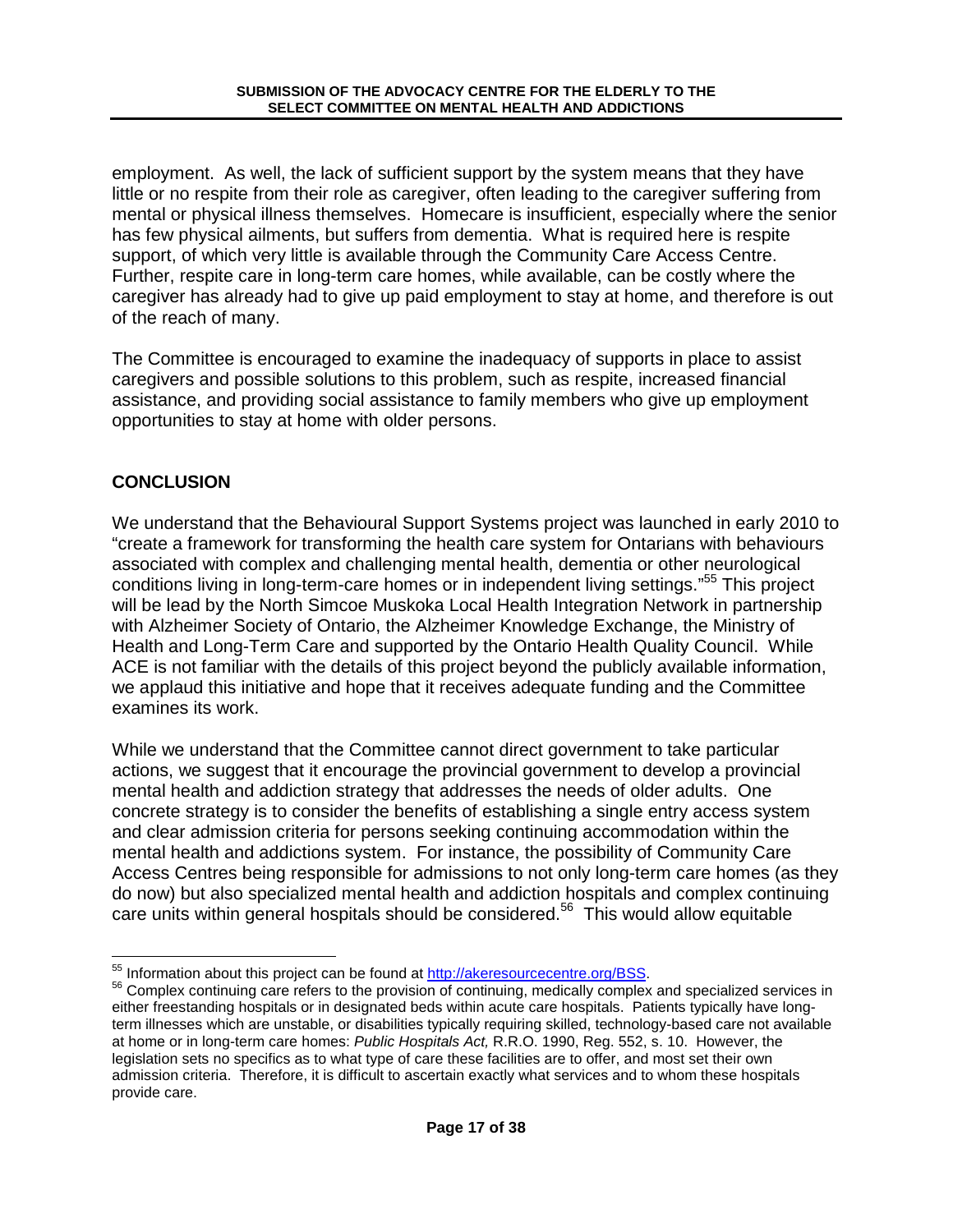access for all Ontarians to provincially funded health care rather than the haphazard and secretive system that exists now.

It is abundantly clear that the current mental health and addictions system in Ontario is broken and is failing older adults. The province needs to develop and implement a mental health and addictions strategy for all older adults living in Ontario. The starting point must be providing sufficient accommodation and supports to allow older adults with mental health and addiction issues to continue to live at home in the community as long as possible. Specialized housing and programming for "hard to place" seniors must also be created to fill the void that currently exists.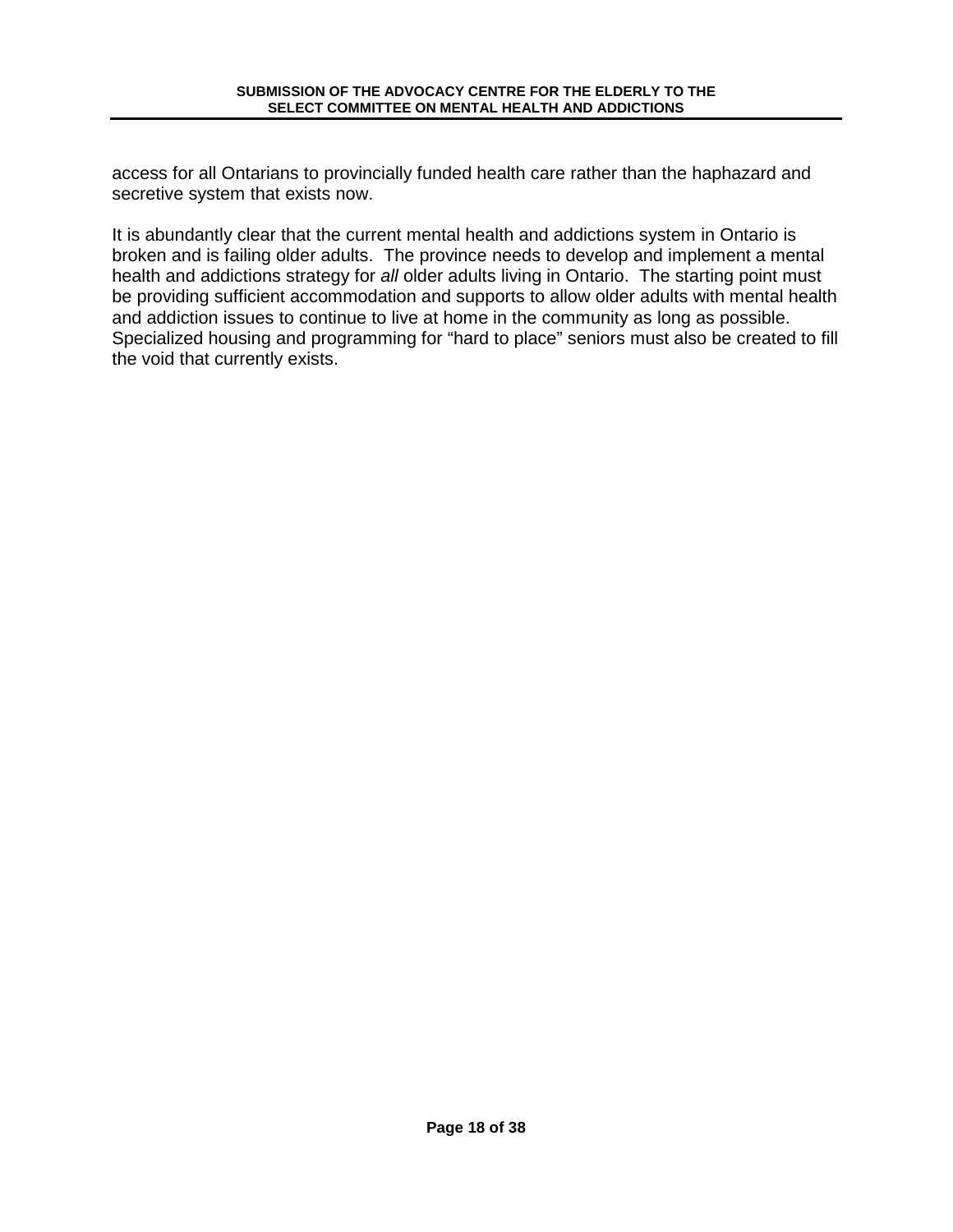Appendix "A"

#### **INQUEST TOUCHING THE DEATH OF EZZ-EL-DINE EL-ROUBI and PEDRO LOPEZ – JURY RECOMMENDATIONS**<sup>57</sup>

The following recommendations are not presented in any particular order of priority:

### **Need for MOHLTC to Make Long Term Care A Higher Priority**

Recommendation 1:

That the Ministry of Health and Long-Term Care (MOHLTC) should give increased priority to the health care needs of the elderly and, in particular, the serious challenges faced in treating elderly cognitively impaired residents, by immediately developing and implementing a plan (or "Framework") to ensure appropriate standards, funding, tracking and accountability in Long Term Care (LTC) and other facilities treating such individuals.

Recommendation 2:

The Ontario Seniors' Secretariat, in consultation with stakeholders in the long-term care system should initiate a public education campaign to decrease the stigma attached to elderly people with dementia and other cognitive difficulties.

Recommendation 3:

The MOHLTC, in consultation with the College of Family Physicians, should design and implement an expanded and on-going education and support programme for family physicians to assist them in the early detection, diagnosis and treatment of dementia and related behavioural problems and in accessing available community resources for the client and family caregivers.

Recommendation 4:

1

It is recommended that the MOHLTC take immediate steps to implement the "Ten-Point Plan for Improving the Quality of Life and Decreasing the Burden of Illness of Residents in Long-Term Care in Ontario".

Rationale: It is recommended that the MOHLTC recognize that due to health care restructuring LTC facilities have become "new Mental Health institutions" in Ontario, without the funding and resource necessary nor a recognition of the

<sup>&</sup>lt;sup>57</sup> The Jury Recommendations have been reformatted for the purpose of this document but the contents have not been altered.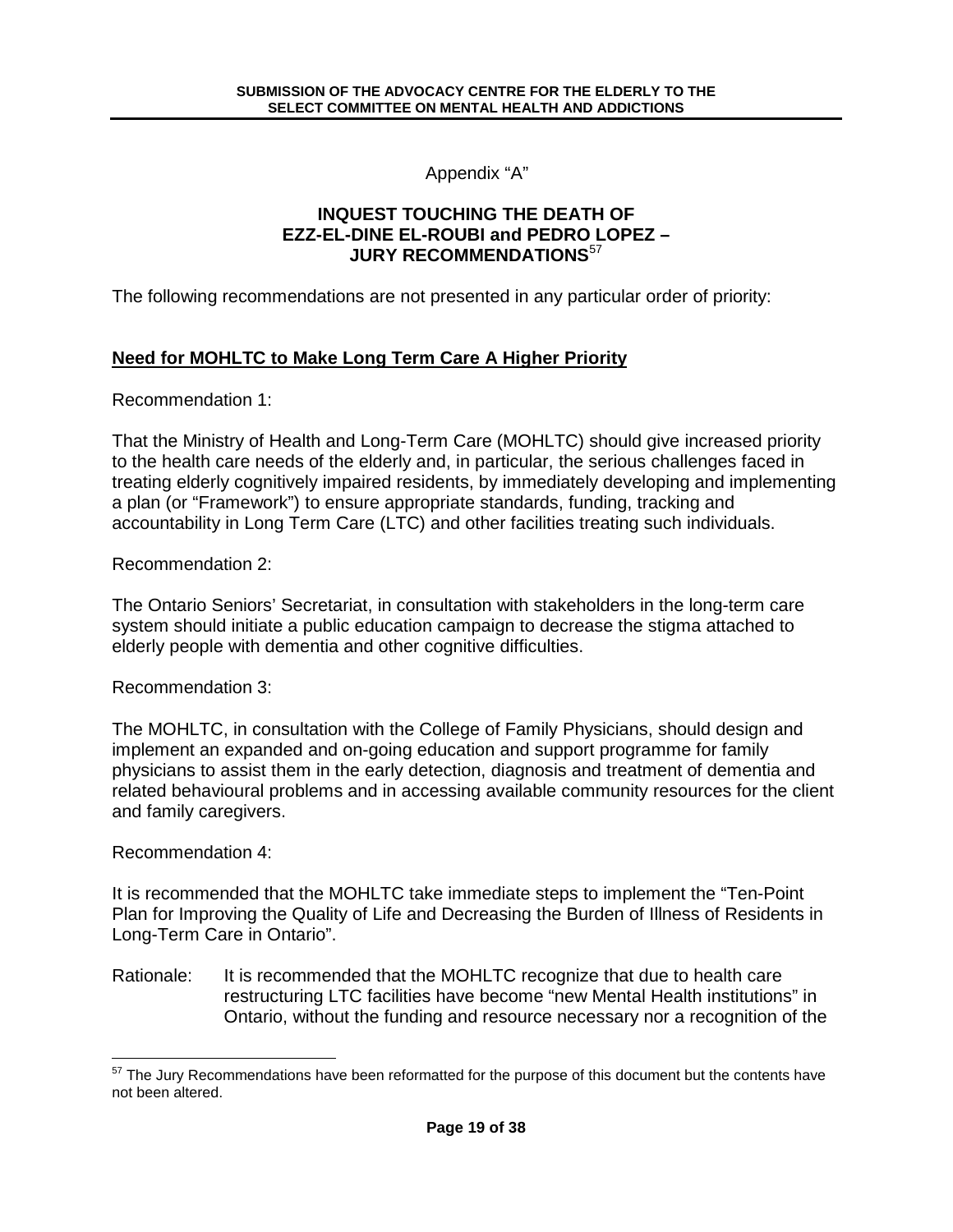anticipated needs given the demographics in Ontario related to the increased aging population with cognitive impairments. (Ten-Point Plan for Improving Quality of Life and Decreasing the Burden of Illness of Residents in Long-Term Care in Ontario).

#### **Office Of The Chief Coroner**

Recommendation 5:

The Office of the Chief Coroner publish these and all other inquest recommendations on its website.

Recommendation 6:

The Office of the Chief Coroner publish all Annual Reports of the Geriatric and Long-Term Care Review Committee on its website. Notification of publication should be sent annually upon release to all interested parties, including the Ministry of Health and Long-Term Care, long-term care homes, Community Care Access Centres, and resident and family advocacy groups, as well as all police forces in Ontario.

Recommendation 7:

The Office of the Chief Coroner thoroughly investigates all suspected homicides in longterm care.

Recommendation 8:

The Office of the Chief Coroner review all other potential homicides in long-term care homes which have occurred since 1999 and publish a special report with respect to all of these deaths. This report should be published on the website of the Office of the Chief Coroner, and notification of publication should be sent upon release to all interested parties, including the Ministry of Health and Long-Term Care, long-term care homes, Community Care Access Centres, and resident and family advocacy groups, as well as all police forces in Ontario.

#### **The College of Physicians and Surgeons of Ontario**

Recommendation 9:

The College of Physicians and Surgeons of Ontario communicate to its members the importance of preparing discharge summaries and providing them to the family physician within 7 days from discharge.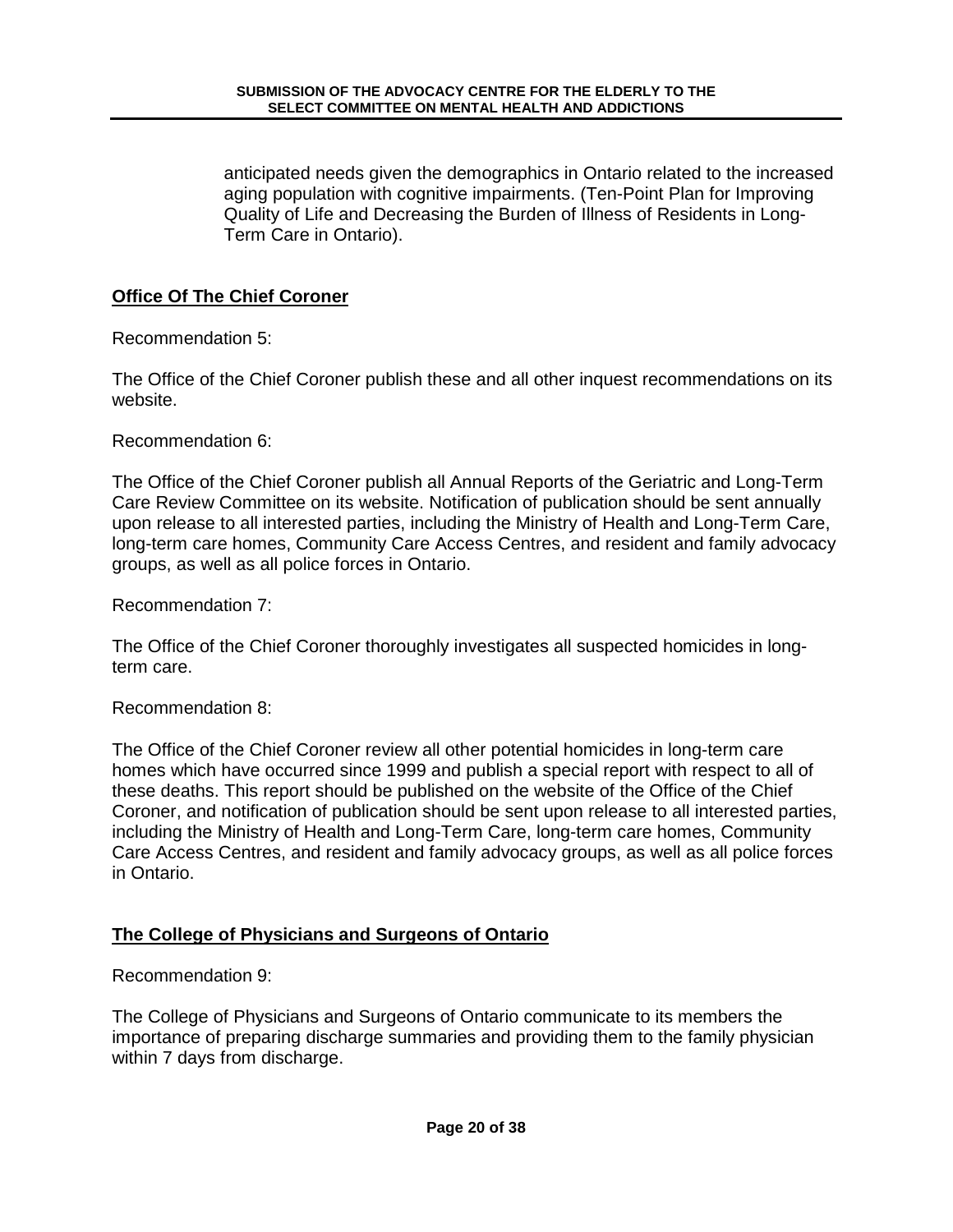Recommendation 10:

The College of Physicians and Surgeons of Ontario clarify the issue of confidentiality when issues of abuse arise. Specifically, the specifics of this case should be reviewed, discussed and the content published by the College in its "Members Dialogue" and on its website.

Recommendation 11:

The MOHLTC, in consultation with CCAC's should revise the Health Assessment Form to ensure the health professional completing the form has a clear understanding of the purpose of the form and the importance of including a detailed diagnosis, prognosis, specialist reports, psychiatric or psychological assessments, behavioural concerns, and all information that would have an impact on the client's ability to be cared for in a long-term care facility in a manner that ensures the safety of both the client and other residents. The structure of the form itself should also be changed in order to accommodate the above noted recommendation.

Recommendation 12:

The Health Assessment Form should be amended to include a "drug profile" which analyzes the side effects of prescribed drugs on LTC applicant.

Recommendation 13:

The Health Assessment Form should be amended to include a separate section that seeks information about incidents of aggressive or violent behaviour of the applicant that have occurred in the applicants past.

Rationale: Report from the Geriatric and Long Term Care Review Committee on the Deaths of Mr. El-Roubi and Mr. Lopez.

# **The Ministry of Health and Long-Term Care**

Recommendation 14:

The Ministry of Health and Long-Term Care website be amended to include detailed information for physicians and families about the long-term care application process and the importance of providing detailed and up-to-date information to the Community Care Access Centre and upon admission to the long-term care home.

Recommendation 15:

The Ministry of Health and Long-Term Care produce a monthly bulletin to be sent to all long-term care homes, Community Care Access Centres, associations, resident councils,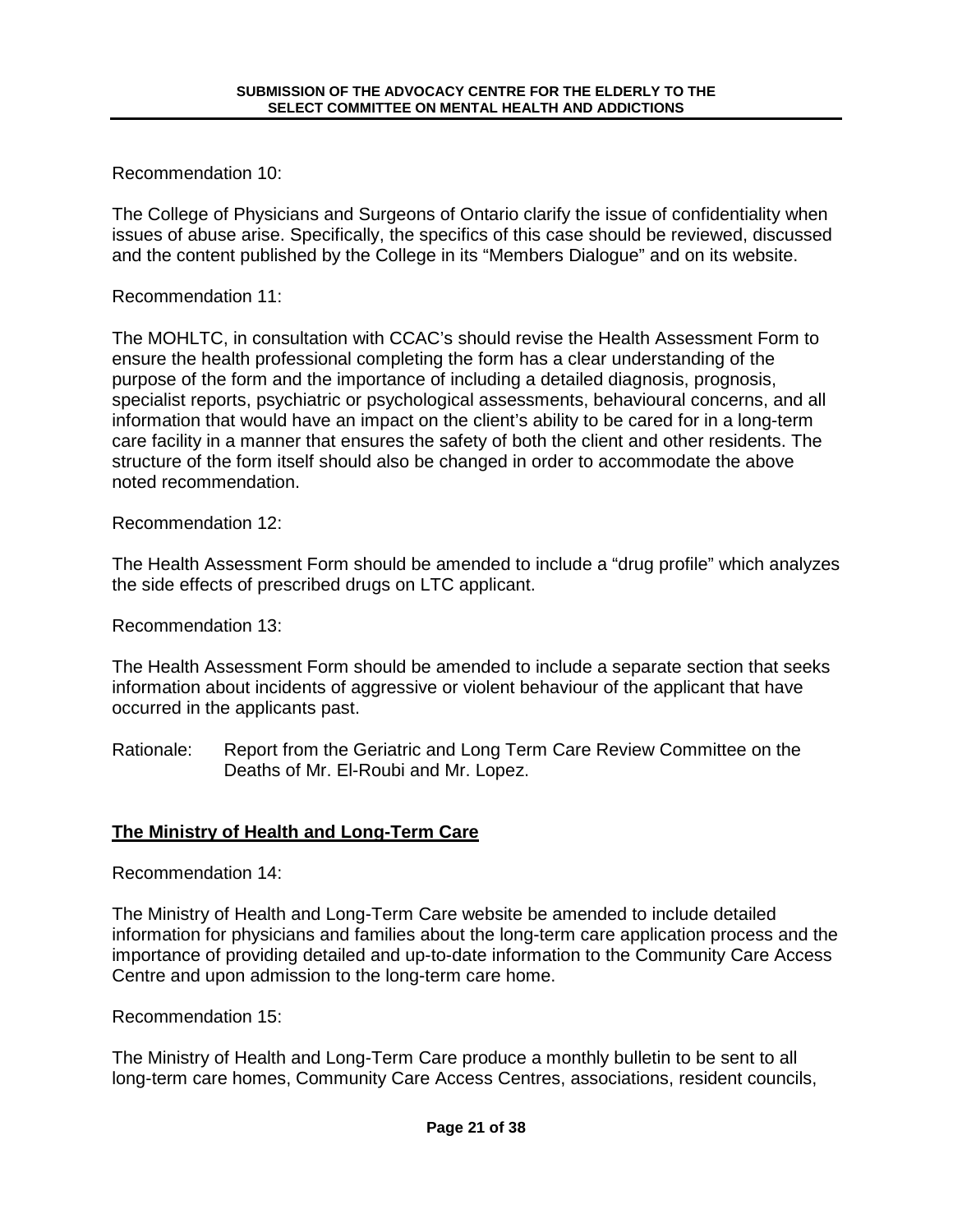family councils, and other interested parties, providing information regarding policies, programmes and other information of assistance. This bulletin should also be available to the public on the Ministry of Health and Long-Term Care website.

Recommendation 16:

The Ministry of Health and Long-Term Care produce and distribute information pamphlets in all major language groups. Specifically, the pamphlets should include information about long-term care and in-home care, the application process, and living in a long-term care home.

Recommendation 17:

The MOHLTC in consultation with health care professionals should take immediate steps to issue standardized monitoring forms for all LTC facilities (i.e. wanderers record, daily flow sheet, medication administration record, screening tools for placement of residents, placement criteria score sheet, residential functional profile, behavioural/ aggressive behaviour checklist, etc.)

Rationale: Uniformity will ensure a "continuity of care" across all long-term care facilities throughout Ontario (Report -Commitment to Care: A Plan for Long-Term Care In Ontario - Prepared by Monique Smith, Parliamentary Assistant, Ministry of Health and Long-Term Care - Spring 2004).

#### **Placement of Individuals**

Recommendation 18:

It is recommended that the MOHLTC, after appropriate consultation, review eligibility and admissions regulations and policies to ensure that individuals exhibiting or prone to aggression be assessed prior to the eligibility decision and only be placed in specialized facilities or LTC facilities with appropriate specialty units.

It is further recommended that if the decision is made to continue to place such individuals in LTC facilities, that the MOHLTC must set standards for these facilities and units to ensure that they are sufficiently staffed with appropriate skilled regulated health care professionals who have expertise in managing these behaviours and at a staffing level that these behaviours can be managed without risk of harm to self and others. If unregulated staff are assisting the regulated health professional on these specialty units/facilities they must be U-FIRST trained.

Rationale: Report from the Geriatric/Long Term Care Review Committee on the deaths of Mr. EI Roubi and Mr. Lopez.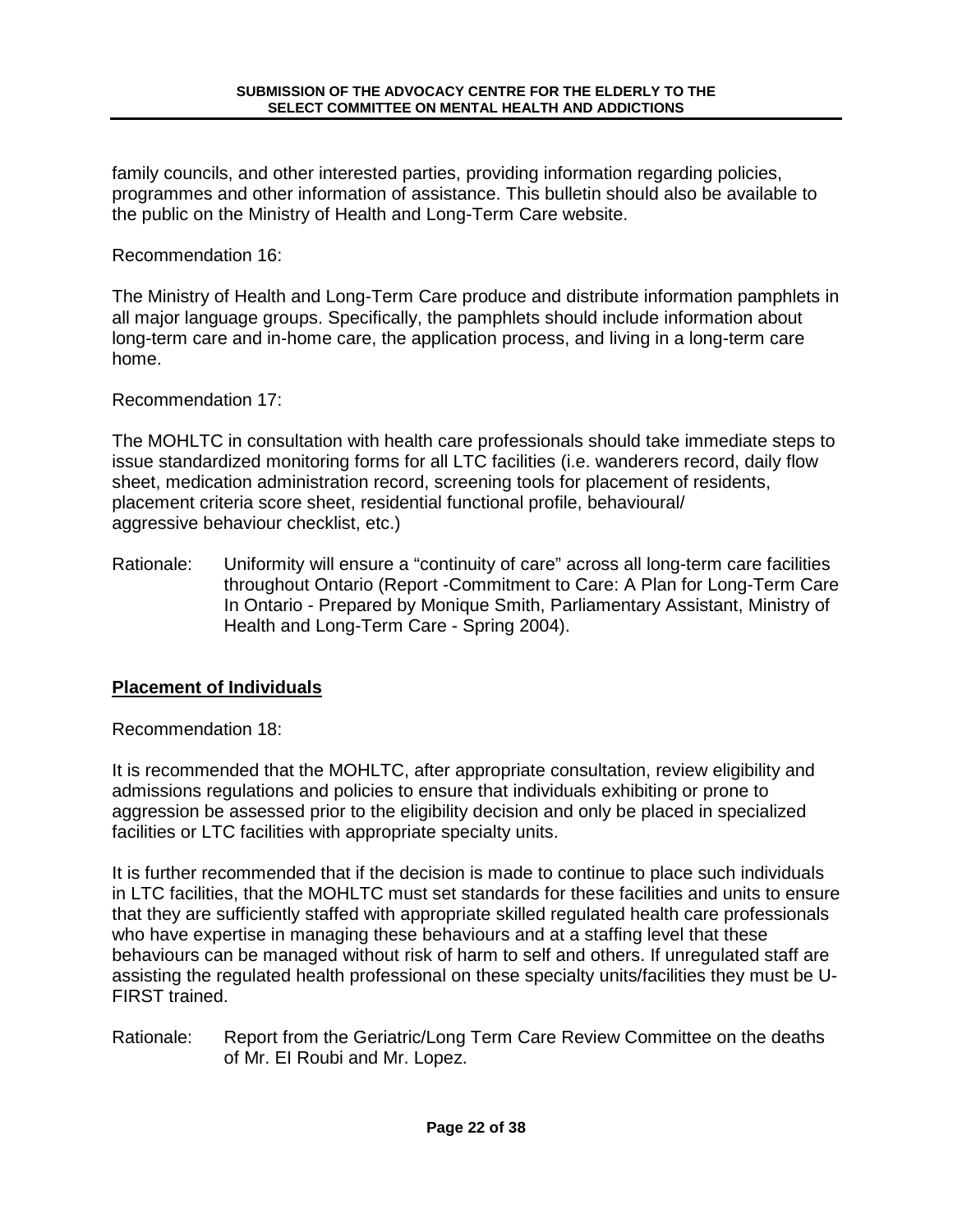Recommendation 19:

It is recommended that the MOHLTC and all CCAC's change their policies to ensure that in cases of potential residents with cognative impairment, with actual or potential aggressive behaviours, that the Community Care Access Centre health professionals should ensure that a comprehensive medical assessment has been completed by a specialist in geriatric medicine and/or geriatric psychiatry.

Recommendation 20:

Where behaviours have been identified as presenting a risk to self or others, admission to any facility should be delayed until the behaviours have been appropriately assessed and a care plan has been developed. In such cases, the MOHLTC should ensure that there are interim alternatives to placement in the long-term care facility until the individual has been assessed and an appropriate plan of care has been developed such as:

- i) appropriate support in their homes up to 24 hours a day to assist the family;
- ii) beds available at an appropriate alternative facility (hospital, mental health facility or specialized facility)

Recommendation 21:

That the MOHLTC review the delays in obtaining Psycho geriatric assessments to ensure that such assessments are available in a timely way and to take steps to address the delays, such as increasing the numbers of Psycho geriatric assessors and resources available in every region.

# **Specialized Facilities and Units**

Recommendation 22:

The MOHLTC should fund specialized facilities to care for demented or cognatively impaired residents exhibiting aggressive behaviour as an alternative to LTC facilities. Funding for these facilities should be based on a formula that accounts for the complex high-care needs of these residents in order that the facility be staffed by regulated Health Care Professionals (RN's and RPN's) who are trained in PIECES, and in sufficient numbers to care for these complex and behaviourally difficult residents.

Recommendation 23:

The facilities, in consultation with experts in the field, should be designed using the model of the Dorothy Macham Home at Sunnybrook and Women's College Health Science Centre to meet the physical and staffing requirements of these high needs residents.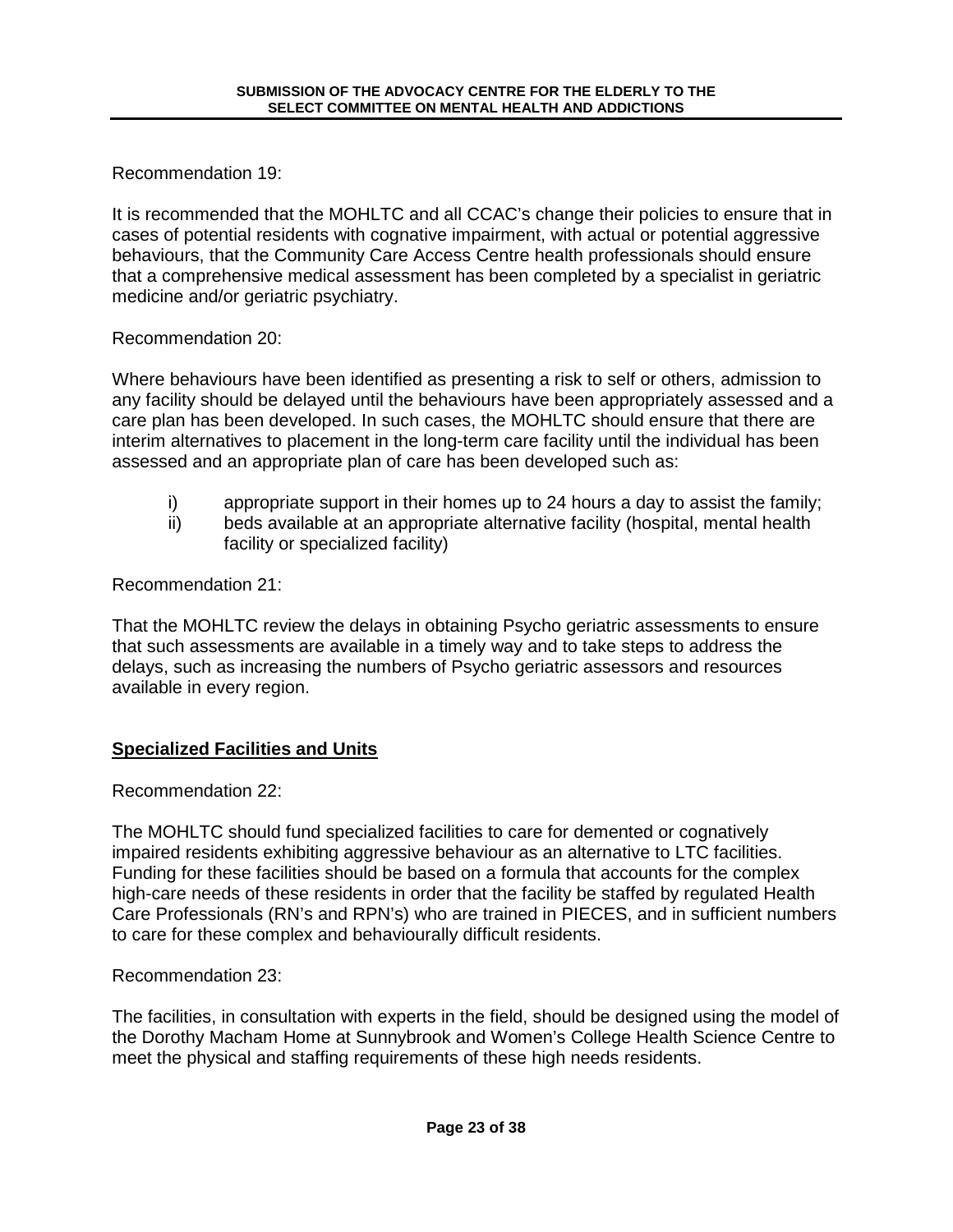Rationale: Report on Mental Health Issues and Long-Term Care from the Ontario Association of Non-Profit Homes and Services for Seniors (Exhibit 67, p.4) Report on Individuals who Present Challenges to Placement in a Long-Term Care Facility, Interim Report March, 2001 - (Exhibit 40, p.1)

#### Recommendation 24:

The MOHLTC should ensure that these facilities are accessible for the individuals who are not appropriate for placement in long term care facilities. This means that there should be sufficient beds for the region's needs, in all regions that there is no barriers to admission for the individuals who require this specialized care (eg. no requirements that the resident be "stable" to be transferred there from long term care facility, no requirement to be a war veteran or only referred by institutions).

#### Recommendation 25:

The MOHLTC should immediately mandate and fund specialized units in sufficient numbers in each region to care for residents with behavioural problems. The MOHLTC should consult with healthcare professionals and experts working in the field in setting standards for these units. These units should be regulated by the MOHLTC rather than based on the LTC facility's definition of a "specialty unit". The units should include:

- i) beds in appropriate physical spaces (ie. Private rooms located close to nursing stations, etc.) in which residents stay for a short period of time while they are assessed and an appropriate care plan is developed.
- ii) If appropriate, the resident, once they are assessed and a care plan developed may be transferred to other units where the care plan will then be implemented. Attention must be paid to ensuring that the care plan is transferred completely, and that follow-up resources are available to the unit caring for the resident.
- iii) Some of these units may also be set up based on a long term residential model where residents would live in these units for the entire duration of their behavioural complications.
- Rationale: Report on Mental Health Issues and Long-Term Care from the Ontario Association of Non-Profit Homes and Services for Seniors Report on Individuals who Present Challenges to Placement in a Long-Term Care Facility, Interim Report - March, 2001 Review of Homicides in Long Term Care Facilities by the GLTCRC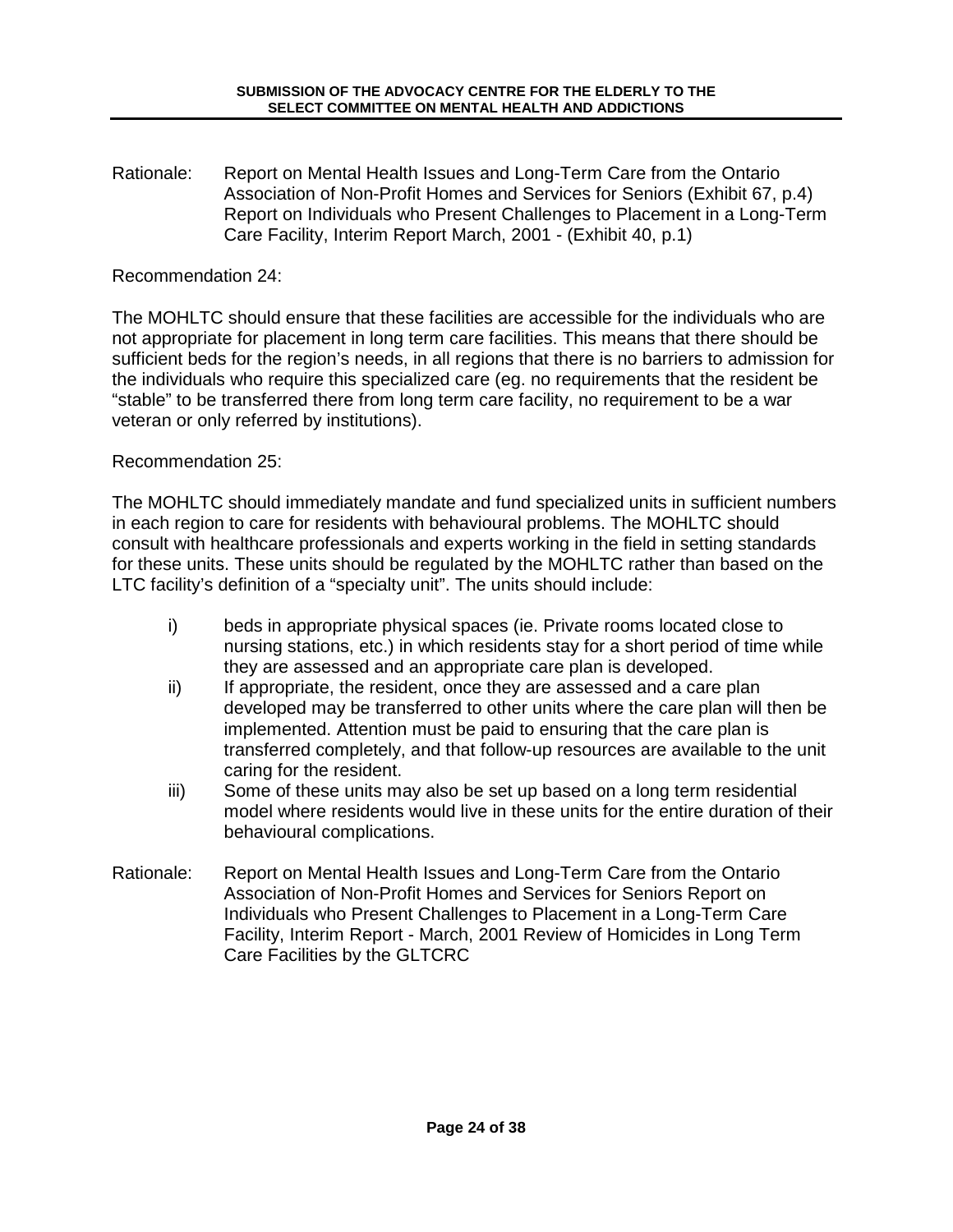### **Revision to Long Care Funding Model**

Recommendation 26:

That the MOHLTC, in consultation with stakeholders, should revise the funding system presently in place for LTC facilities within the next fiscal year. Any new system (such as the MDS (Minimum Data Set) model presently being contemplated by the MOHLTC) should be designed to ensure that the funding model is sufficient to take into account the higher skill level of staff required for residents with dimentia and other mental health problems and, in particular, give sufficient weight to actual and potential aggressive behaviours to ensure adequate staffing, sufficient time and resources for LTC facilities if they are responsible to manage residents with such behaviours.

Rationale: Commitment to Care - A Plan for Long-Term Care In Ontario Prepared by Monique Smith - Spring, 2004

Recommendation 27:

That MOHLTC report back to the Coroner's office, prior to the one year review, with a time line to ensure funding model review is given priority in fiscal year and implemented in a timely way.

Recommendation 28:

That the MOHLTC retain PricewaterhouseCoopers, or a similar consultant, to update the January 2001 Report of a Study to Review Levels of Service and Responses to Need in a Sample of Ontario Long Term Care Facilities and Selected Comparators, and to have an evidence based study of the present situation determine the appropriate staffing levels for Ontario Long Term Care facilities given the significant number of Ontario residents with cognative impairment and complex care needs in LTC facilities. This would include determining the appropriate amount of direct RN care that is required, the indirect RN care and the total hours per resident per day of overall Nursing and Personal Care (RN, RPN, and HCA) on average.

#### Recommendation 29:

That the MOHLTC in the interim, pending the evidence-based study should fund and set standards requiring LTC facilities to increase staffing levels to, on average, no less than .59 RN hours per resident per day and 3.06 per resident per day overall nursing and personal car for the average Ontario case mix measure. The funding formula for the Nursing and Personal Care envelope must be immediately adjusted to reflect this minimum staffing.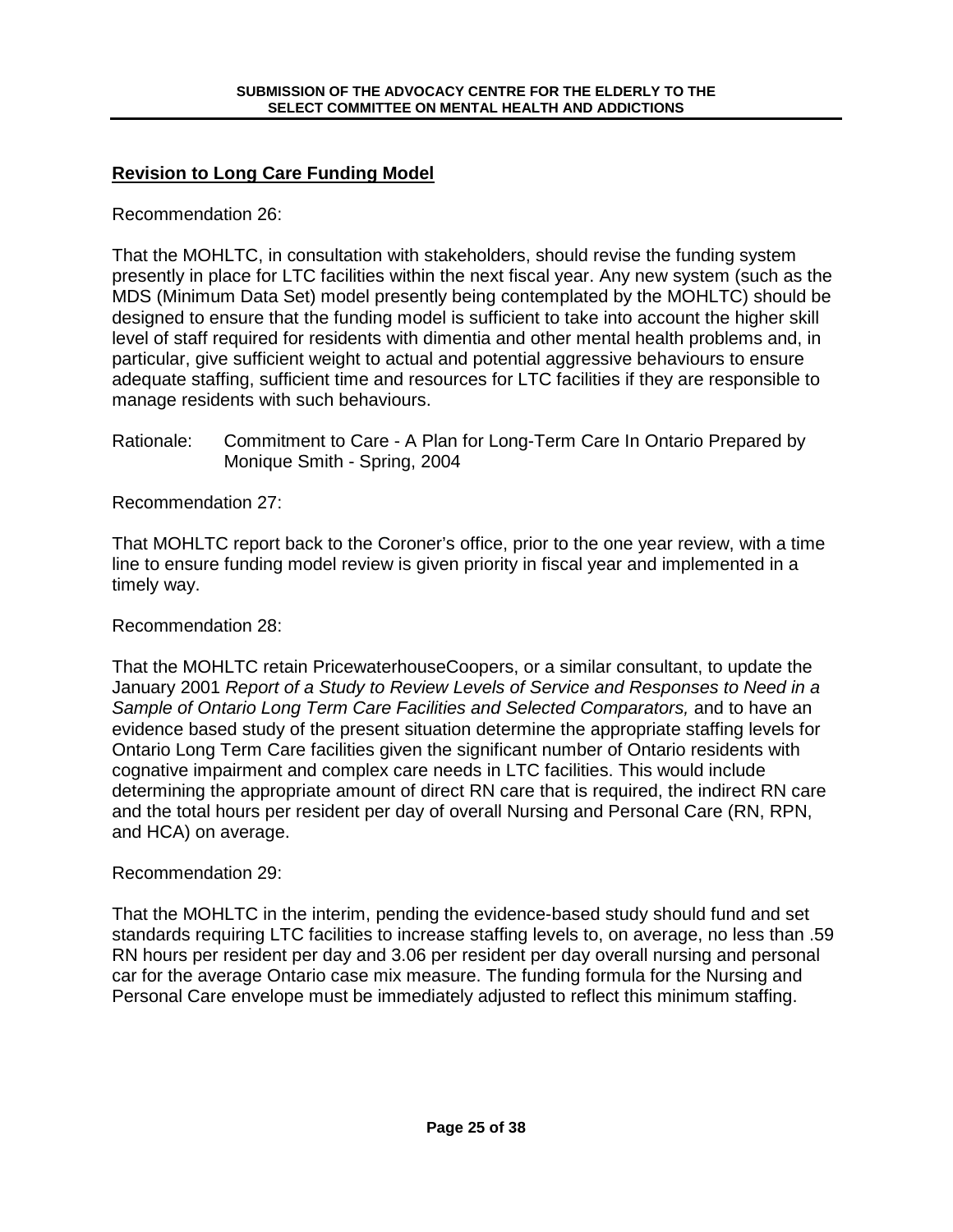Recommendation 30:

That the MOHLTC, once the updated evidence based study is received, should set out standards based on this information, for all Ontario LTC facilities to ensure that Ontario LTC facility residents are given appropriate nursing and other staff hours. At a minimum the staff hours must be comparable to other similar jurisdictions and are sufficient to meet the needs of present and future Ontario LTC facility residents.

Rationale: Report of a Study to Review Levels of Service and Responses to need in a Sample of Ontario Long-Term Care Facilities and Selected Comparators - - January 11, 2001; PricewaterhouseCoopers Report - Report of a Study to Review Levels of Service and Responses to Need in a Sample of Long-Term Care Facilities and Selected Comparators - January 11, 2001

Recommendation 31:

Pending the remodling of the funding system, the MOHLTC immediately review and revise the present CMI system to ensure cognitive impairment and behavioural problems are sufficiently weighted in the CMI system to ensure sufficient funding for appropriate skilled staff for assessment, monitoring and management of residents prone to these behaviours.

Rationale: "Report on Individuals Who Present Challenges to Placement in a Long-Term Care Facility" - Interim Report - March 2001

Recommendation 32:

Pending the remodeling of the funding system, the MOHLTC immediately review the present CMI system to ensure that cognative impairment and behavioural problems are properly identified and captured under the system. As the present system depends on charting of behaviours, the system should ensure that those RN's who are assessing and charting the behaviours have sufficient time to actually assess and record the behaviours. In addition, all staff that the RN's are supervising must also have the training and time to report the behaviours in order that the behaviours be appropriately picked up by the system.

Recommendation 33:

Pending the remodeling of the future system and implementation of training for all staff, additional funding must be provided and tracked to ensure that a PIECES trained Registered Nurse at each facility is designated for those residents on each shift, due to the unpredictability of behaviours and level of risk associated with these residents.

Rationale: Service Provisions Manual - Ministry of Health and Ministry of Community and Social Services - Service Provision - Objectives and Functions (1994- 1997)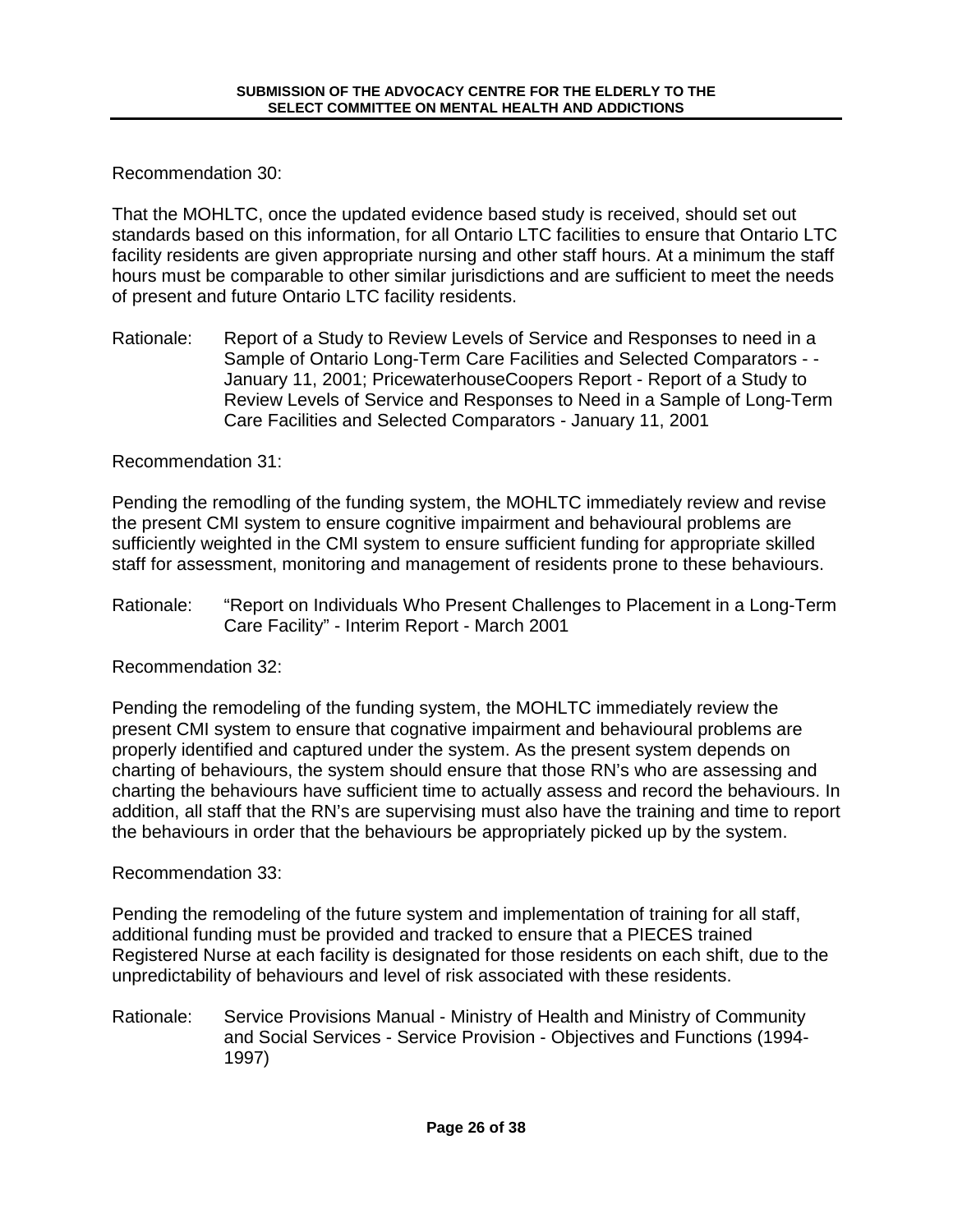#### **Working Conditions**

Recommendation 34:

In order to attract and retain sustainable Registered Nurses' to provide the skilled continuity of care required, the MOHLTC should take immediate steps to enhance the working conditions in LTC facilities including:

- i) immediately change the funding system to ensure parity in wages and benefits with Ontario hospital Registered Nurses; and
- ii) increased number of full-time RN positions and increased the total percentage of fulltime RN positions significantly;
- iii) Monitor and track LTC facilities use of funds in the Nursing and Personal Care Envelope to ensure that funds are used to meet the agreed upon staffing mix and RN/resident ratios;
- iv) Monitor and decrease significantly the use of agency nurses and other LTC staff by LTC facilities.

### **Professional Standards of Regulatory Colleges to Protect the Public**

Recommendation 35:

Given the College of Nurses' Ontario mandate is to protect the public and that it has set standards of practice for RN's and RPN's (including different scopes of practice between RN's and RPN's and express responsibilities for RN's in supervision and delegation to unregulated health care workers) the RN staffing levels must be sufficient to allow the RN in the LTC facility to have time to adhere to the standards set out by the Ontario College of Nurses.

Rationale: Chart - "Profile of Practice Expectations for RN's and RPN's - College of Nurses of Ontario Practice Guideline, "Utilization of Unregulated Care Providers (UCP's)

Recommendation 36:

The MOHLTC staffing standards and the implementation of the staffing standards by the LTC facilities must ensure that the RN has sufficient time to ensure that she/he has time for collaboration with physicians, RPN's and Psycho geriatric Resource Consultants and sufficient time to adequately supervise, teach and delegate to the unregulated workers.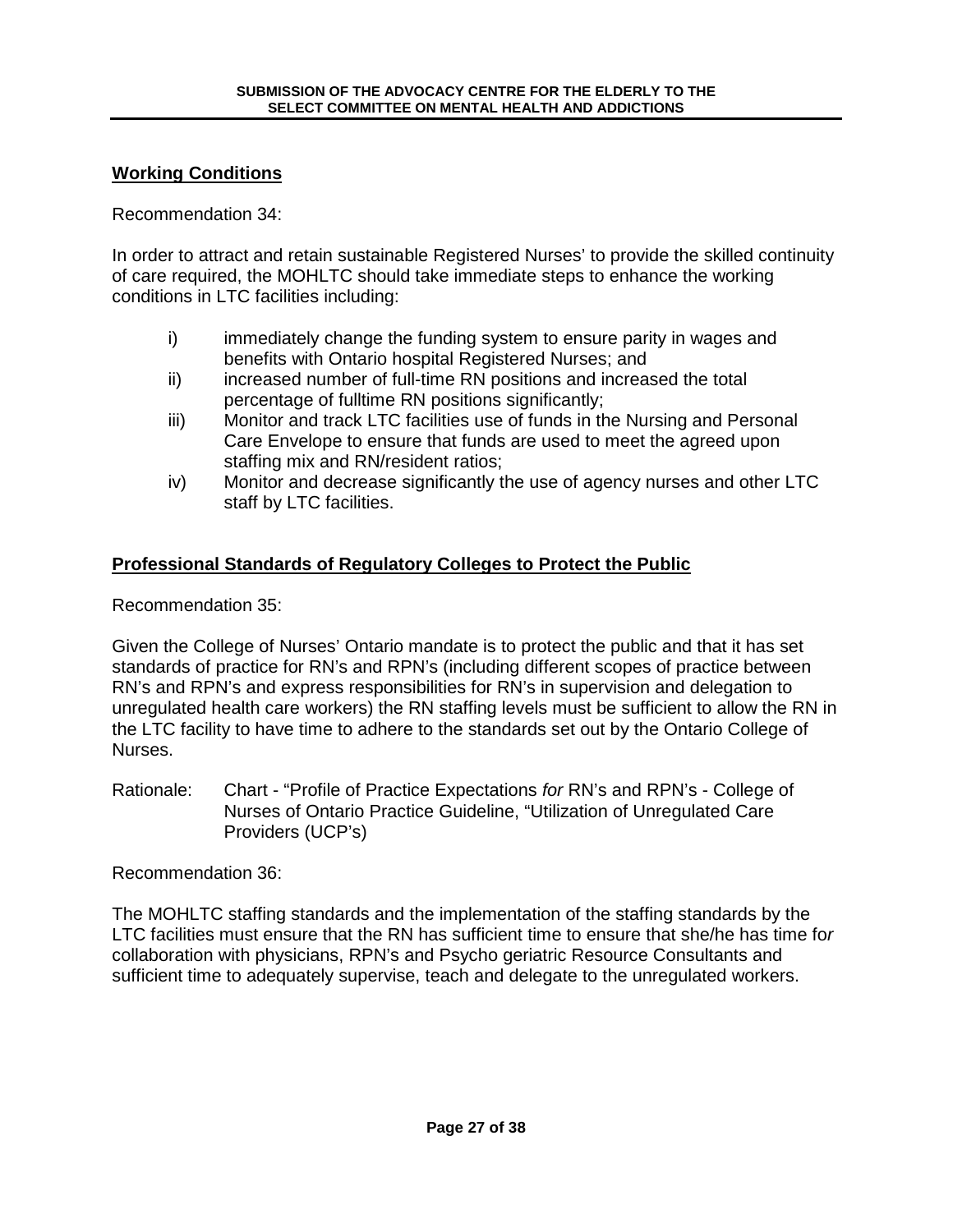### **Accountability**

Recommendation 37:

To ensure that the funding provided to long-term care facilities is sufficient to provide the level of care required by residents and that the assessed needs of the residents are being met, the MORLTC should, in keeping with the recommendations of the Office of the Provincial Auditor:

- i) Develop standards for staffing in LTC facilities including the number of RN hours of direct and indirect care per resident, the mix of registered and nonregistered staff and the staff to resident ratios depending on the complexity of care needs of the residents at the facility; and
- ii) Track staff to resident ratios, the number of RN hours per resident and the mix of registered and non-registered nursing staff and determine whether the level of care provided are in accordance with the standard, the specific service agreements of the facility and are meeting the assessed needs of residents; and
- iii) Monitor to ensure compliance and accountability of funds given to LTC facilities.
- iv) Data regarding the facilities staffing levels, including RN to resident ratios and average numbers of RN hours (direct and indirect) per resident, in addition to compliance reports in LTC homes should be public and easily accessible for review by both request and on the public website. This will ensure that all relevant individuals and entities (including the families and CCAC employees) have this information to make decisions regarding appropriate facilities. This information must be kept current.
- Rationale: Pricewaterhouse Coopers Report Report of A Study to Review Levels of Service and Responses to Need in a Sample of Ontario Long-Term Care Facilities and Selected Comparators - January 11, 2001; Report - Commitment to Care: A Plan for Long-Term Care in Ontario - prepared by Monique Smith - Spring 2004

#### **Immediate High Needs Funding for Cognitively Impaired/Aggressive Residents**

Recommendation 38:

That MOHLTC immediately review and revise their "High Intensity Needs Program" to ensure that every LTC facility has access to additional funding for immediate staffing increases to care for existing cognatively impaired residents safely. The revised programme should ensure the funding is used by LTC facilities to provide RN care for all such residents who are prone to or assessed with potential aggressive behaviours.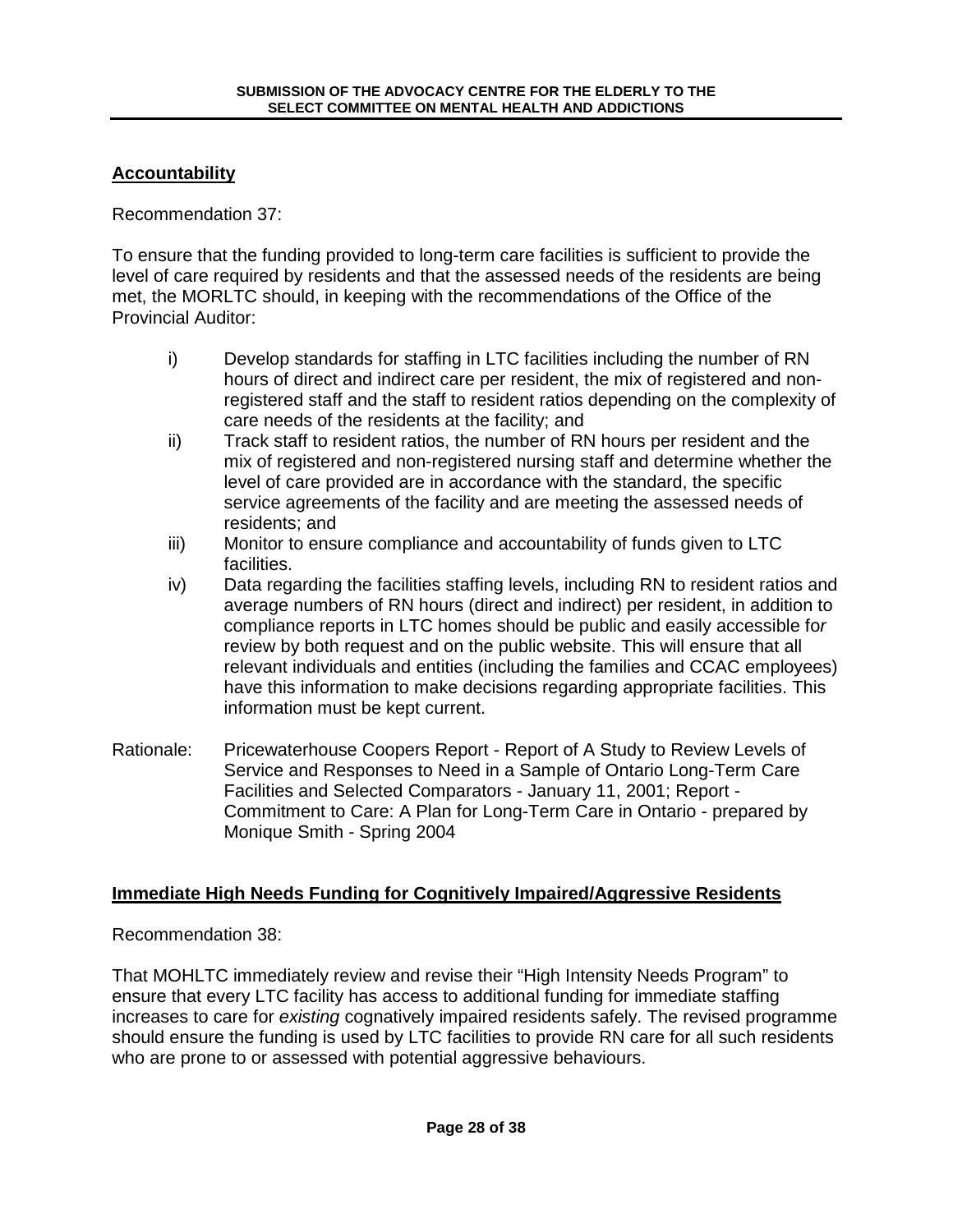The program should ensure that the funding is available for an appropriate period of time and, at a minimum until the resident has been appropriately assessed, an appropriate nursing care plan is developed, and in the opinion of a psychogeriatric resource person, the resident is stable enough that he/she does not provide a risk to self or others if not closely monitored.

Rationale: OANHSS, "Mental Health Issues and Long Term Care"

Recommendation 39:

The MOHLTC should review its High Intensity Needs Program to ensure that transitional beds in long-term care facilities are available for *newly assessed* high risk residents while waiting assessment and/or to ease their transition into a long-term care setting. The Ministry should expand the program to ensure:

- i) It is available on admission where aggressive behaviours have been identified;
- ii) It is available for residents being admitted directly from the community;
- iii) It is available on an on-going basis until a psychogeriatric assessment can be completed and a safe care plan can be implemented;
- iv) Funds are available to provide the resident with a private room at the basic ward rate, if necessary;
- v) There are sufficient funds to provide one on one care by a PIECES trained RN.

# **Specialty Training**

Recommendation 40:

The MOHLTC should set mandatory standards and provide designated funding to ensure that all staff interacting with cognatively impaired residents in LTC are PIECES/U-First trained. This includes those individuals who make decisions regarding admission and placement, as well as those managing the individual's care.

Rationale: PIECES Manual Report - Commitment to Care: A Plan for Long-Term Care in Ontario -- prepared by Monique Smith - Spring 2004

Recommendation 41:

More specifically, it is recommended, that the MOHLTC create and enforce standards requiring all RN's working in LTC to be PIECES trained as a priority. Such standards should set out time lines such as ensuring that all RN's presently on staff are PIECES trained within one year, and shall include PIECES training as part of the orientation for new staff.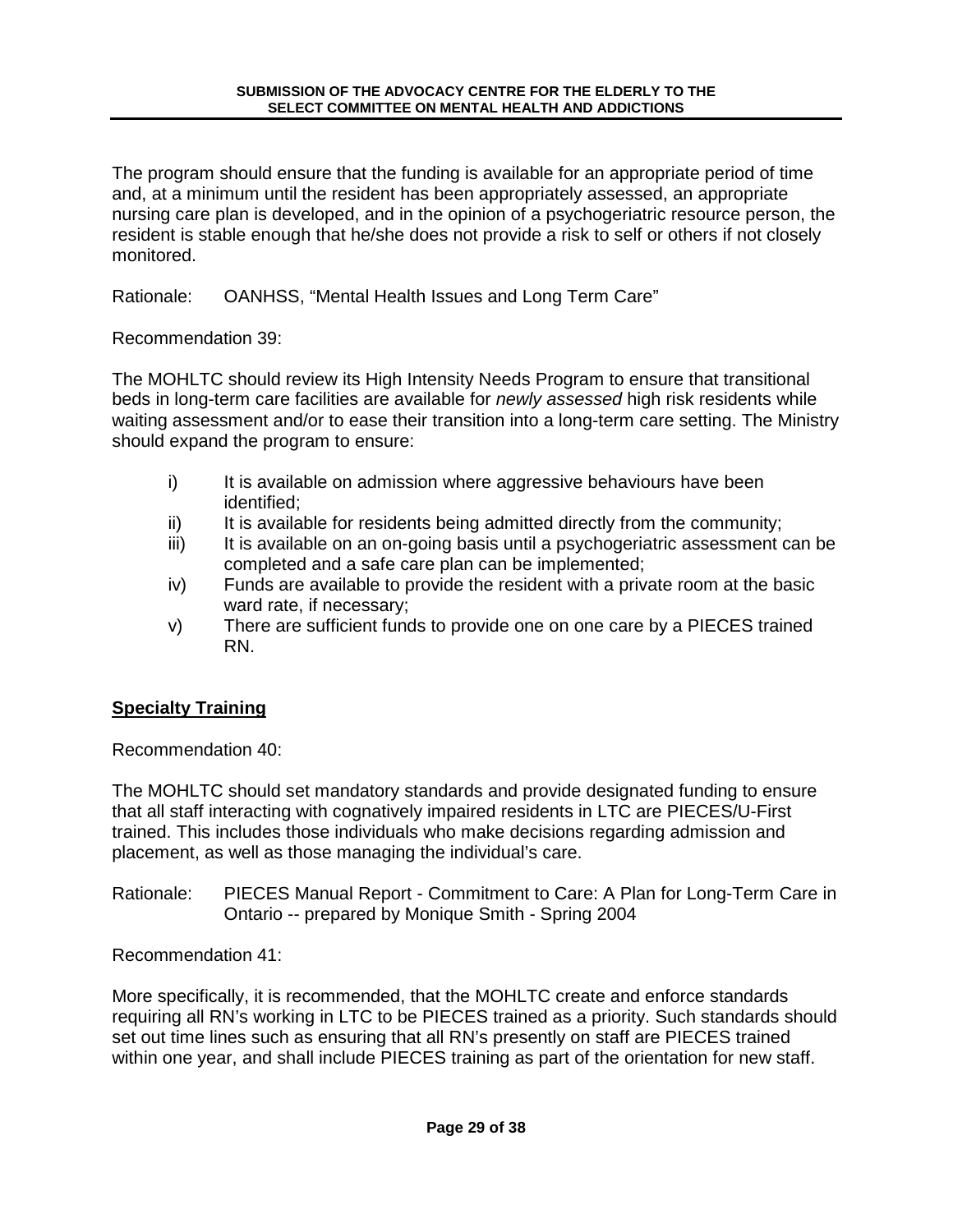The MOHLTC shall ensure that there are adequate classes in each region to address the waiting lists and have all RN's trained within one year.

Recommendation 42:

That the MOHLTC create and enforce standards requiring all administrative and management staff who are involved in admission decisions and staffing decisions to be trained in either the full PIECES course or the ENABLER course.

Recommendation 43:

The Ministry of Health and Long-Term Care, in order to support PIECES trained staff, require that physicians providing services in long-term care homes be knowledgeable about the programme.

Recommendation 44:

Health Care Aids should have a college or governing body which regulates them. As part of their education they should be trained in psycho-geriatric, aggressive behaviours.

Recommendation 45:

That the MOHLTC create and enforce similar standards requiring that all other staff (RPN's and HCA's) be PIECES/U-FIRST trained in a timely way and that there be adequate classes without waiting lists to facilitate this training.

Recommendation 46:

The MOHLTC set standards, monitor and enforce such standards, to ensure that all facilities have at least one Registered Nurses' with PIECES training on staff on all shifts and available to do PIECES assessments.

Recommendation 47:

That the MOHLTC reinstate funding for all expenses associated with PIECESIU-FIRST training, including travel expenses and wages to backfill for equivalent staff to ensure that all LTC facilities have their staff appropriately trained and continue to have new staff trained.

Recommendation 48:

That the MOHLTC immediately review and address any institutional barriers that may exist that prevent RN's and LTC facilities from accessing PIECES training (ie. preconditions for administrators, funding issues, waiting lists or being, under-resourced in certain regions).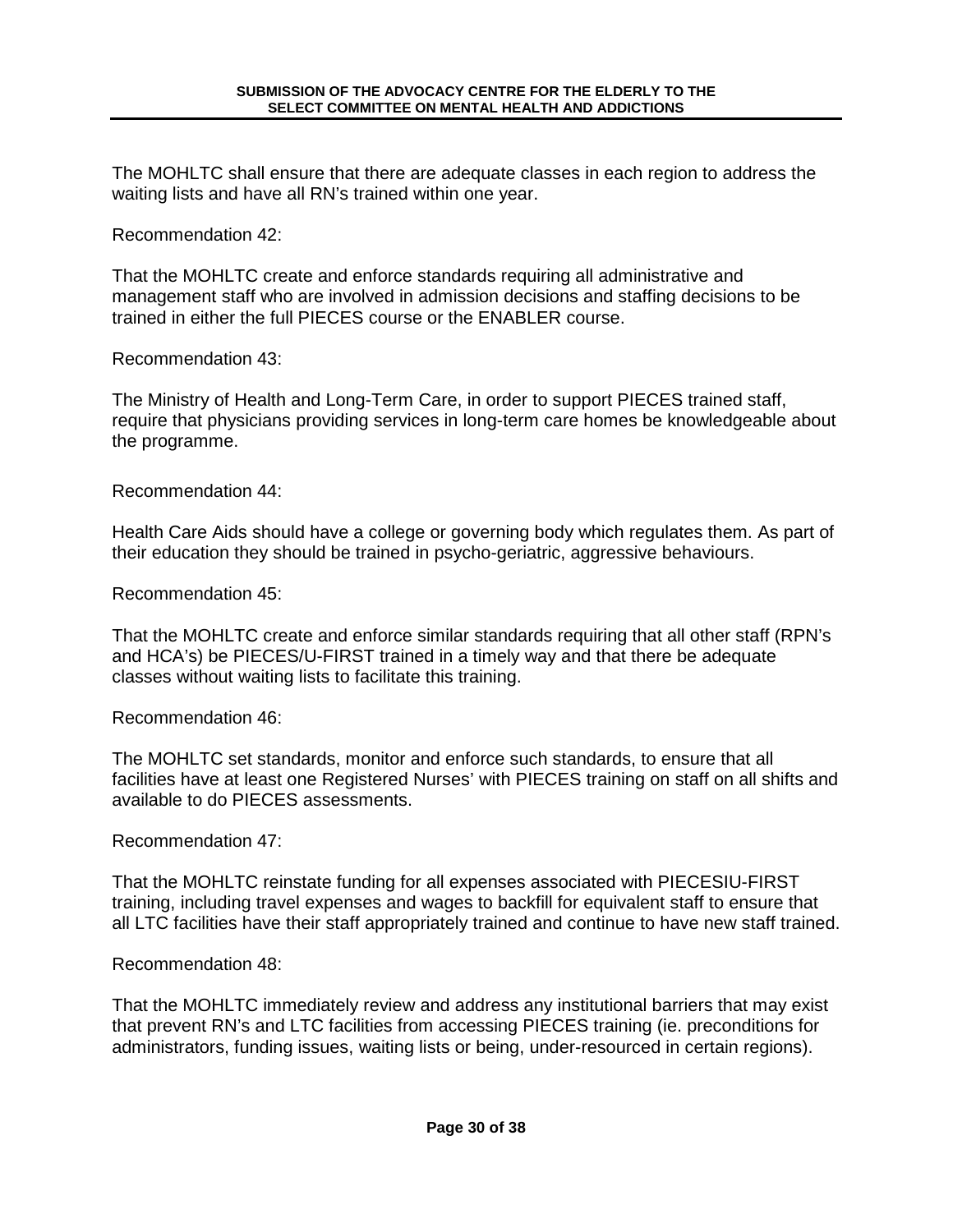Recommendation 49:

The MOHLTC, in consultation with psychogeriatric health care professionals, should ensure that Psycho-Geriatric Assessment Teams with established referral patterns are available to all Ontario communities. These teams must be accessible on an urgent basis for CCAC case managers, LTC admissions staff, and PIECES-trained Registered Nurses and other health care providers in order to ensure that all applicants with complex and/or aggressive behavioural concerns can be thoroughly assessed prior to admission to a long-term care facility.

Specific funding and legislation should be put into place by the MOHLTC to develop and maintain these Psycho-Geriatric Assessment Teams.

Rationale: Through the inquest testimony, we the jury believe that in order to properly care for the ever increasing complex care elderly patients, all heath care professionals must be properly trained in order to care for their needs. Ten-Point Plan for Improving Quality of Life and Decreasing the Burden of Illness of Residents in Long-Term Care In Ontario

# **Psychogeriatric Assessors and Consultants: Links to the Facilities**

Recommendation 50:

That the MOHLTC increase the number of fully funded, full-time Psychogeriatric Resource Consultants and Psychogeriatric Assessors doing assessments through the Geriatric Outreach teams and monitor delays. MOHLTC should ensure that there are sufficient "PRC's" (Psychogeriatric Resource Consultants) and Psychogereatric Assessors available in a timely way to assist the Psychogeriatric Resource persons and other Registered Nurses in managing cognatively impaired residents in LTC facilities (and other facilities where these residents may be placed).

#### **Placement and Admissions**

Recommendation 51:

That the regulations and policies regarding long term care should be reviewed by the MOHLTC to ensure that there is an integrated continuum of care. The MOHLTC policies should ensure consistency in managing these cognitively impaired individuals so the risk is managed appropriately both before and after admission to a LTC or other facility.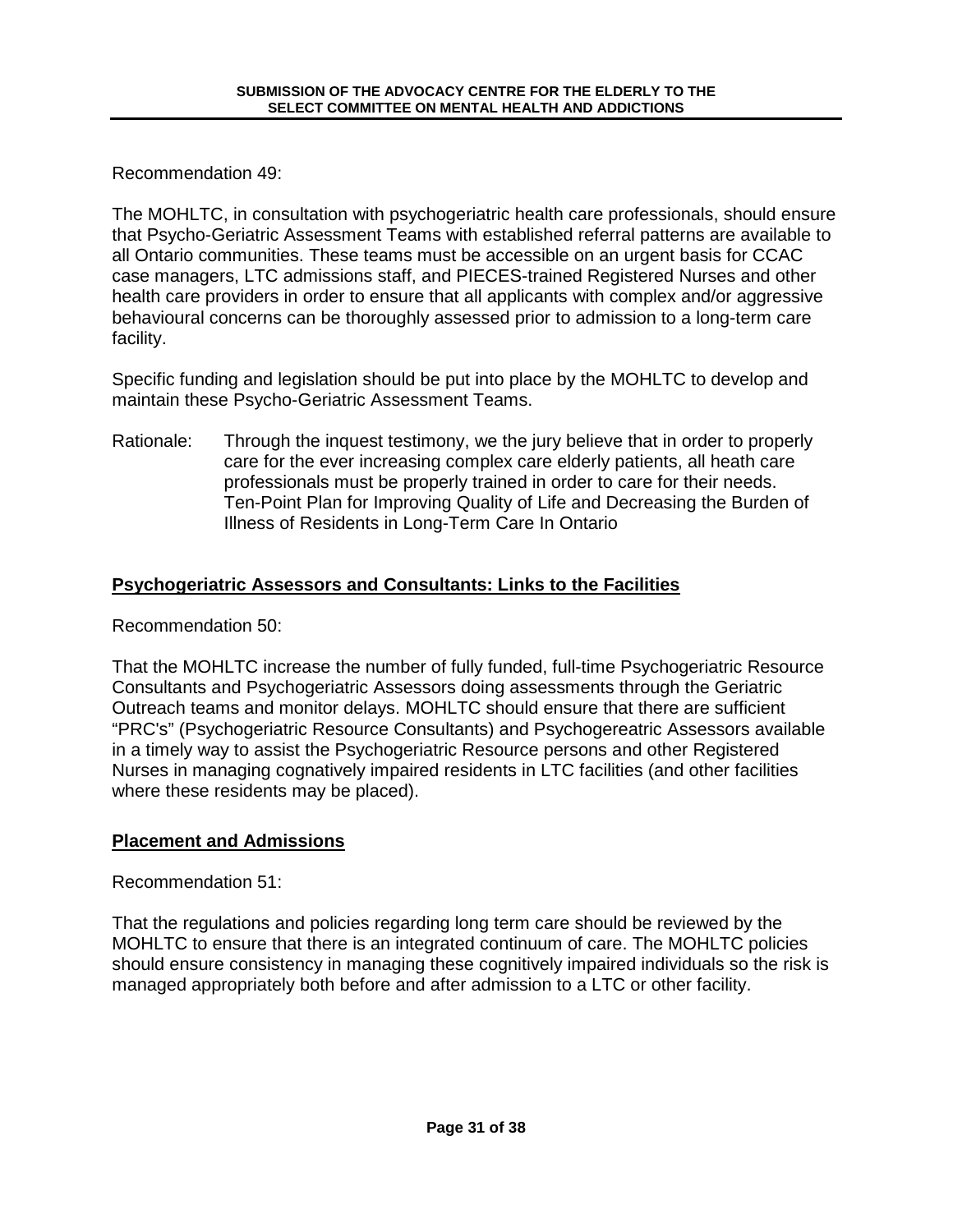Recommendation 52:

The regulations, policies and structure of all Ontario CCACs should be reviewed to ensure an integrated continuum of care. Each CCAC should be structured for continuity of care by the case managers to ensure completeness and consistency of information.

### **Community Care Access Centres**

Recommendation 53:

The Community Care Access Centre ensure that when completing the long-term care application, case managers make every effort to interview all family members living with the applicant. Where the applicant is mentally competent, consent must be obtained from the applicant first.

Recommendation 54:

The Community Care Access Centre ensure that where the. applicant for long-term care is mentally incompetent, the spouse, if mentally competent and available, must be interviewed as part of the application process.

Recommendation 55:

The Community Care Access Centre ensure that where the applicant for long-term care is mentally incompetent, the substitute decision-maker is interviewed as part of the application process. No application may be allowed to go forward without such an interview-taking place.

Recommendation 56:

The Community Care Access Centre's policies be amended to require proper documentation in all client files. Included in this documentation must be: (a) the full names and relationship of all persons that they speak to about an applicant, including during telephone conversations and face-to-face meetings; (b) time, date and length of conversations and meetings; (c) content of discussions and all relevant information.

Recommendation 57:

The Community Care Access Centre require that all documentation must be completed at the time of the conversation or meeting, or as soon as possible thereafter. All documents must be signed and date stamped in order to ensure authenticity.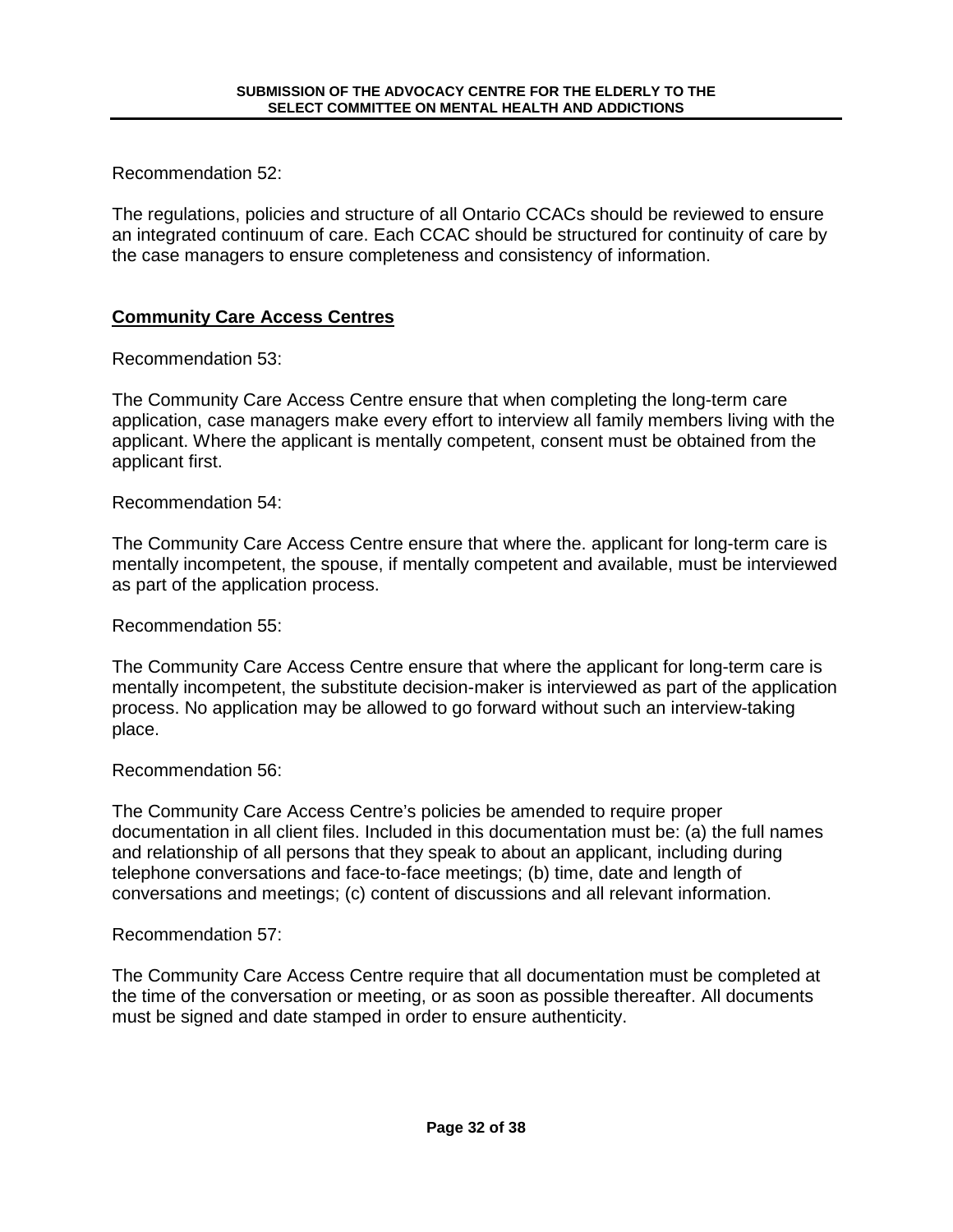Recommendation 58:

CCAC's should include with the assessment package sent to long-term care facilities a social assessment that would include the client's interests, wishes, family dynamics, and ethnic, cultural and religious considerations.

#### Recommendation 59:

The MOHLTC, in consultation with the CCAC sector, should consider including a provision in legislation and Ministry policy that limits the choice of clients who have been assessed as posing a risk to others due to physically aggressive or violent behaviour. Clients who are assessed as posing this risk, should be required to choose a LTC home with a specialized behavioural unit designed to deal with the clients behavioural concerns.

### Recommendation 60:

That the Regulations, including the PCS Manual be revised by the MOHLTC to ensure that there is a requirement that an assessment of risk to self and others is done by the CCAC prior to placing the individual in any LTC facility. This revised regulation and the accompanying policy, would require the CCAC to consider a full assessment of the applicant's mental health status and behavioral problems prior to the determination of eligibility. It would also require the CCAC to consider the particular LTC facility and assess its resident population (the frailty of other residents, the competing high needs of other residents, the level of staffing, the numbers of Registered Nurses available, the presence of an appropriate specialty unit etc.) as part of the CCAC process and the determination of whether the resident is eligible for admission to LTC and should be placed in that particular LTC facility.

Rationale: Placement Coordination Service Manual

Recommendation 61:

That the MOHLTC review their regulations and policies to clarify the crisis admission process. At a minimum, standards must be set to ensure that complete and accurate information is obtained prior to decision making about an applicant's eligibility and admission, despite the fact that the family is in crisis. The policy should ensure that no decisions regarding eligibility and placement are made without all relevant information. This information must include, but is not necessarily limited to, information from the entire health care team such as, information from all relevant family members, family physicians, and specialists. Information from other community resources such as psychogeriatric assessments and, where appropriate the police, should also be obtained. If the information is inadequate at the time of the application, the family should be notified and the CCAC should not make the placement arrangements until all relevant information is obtained and should ensure alternative resources are made available to the family in the interim.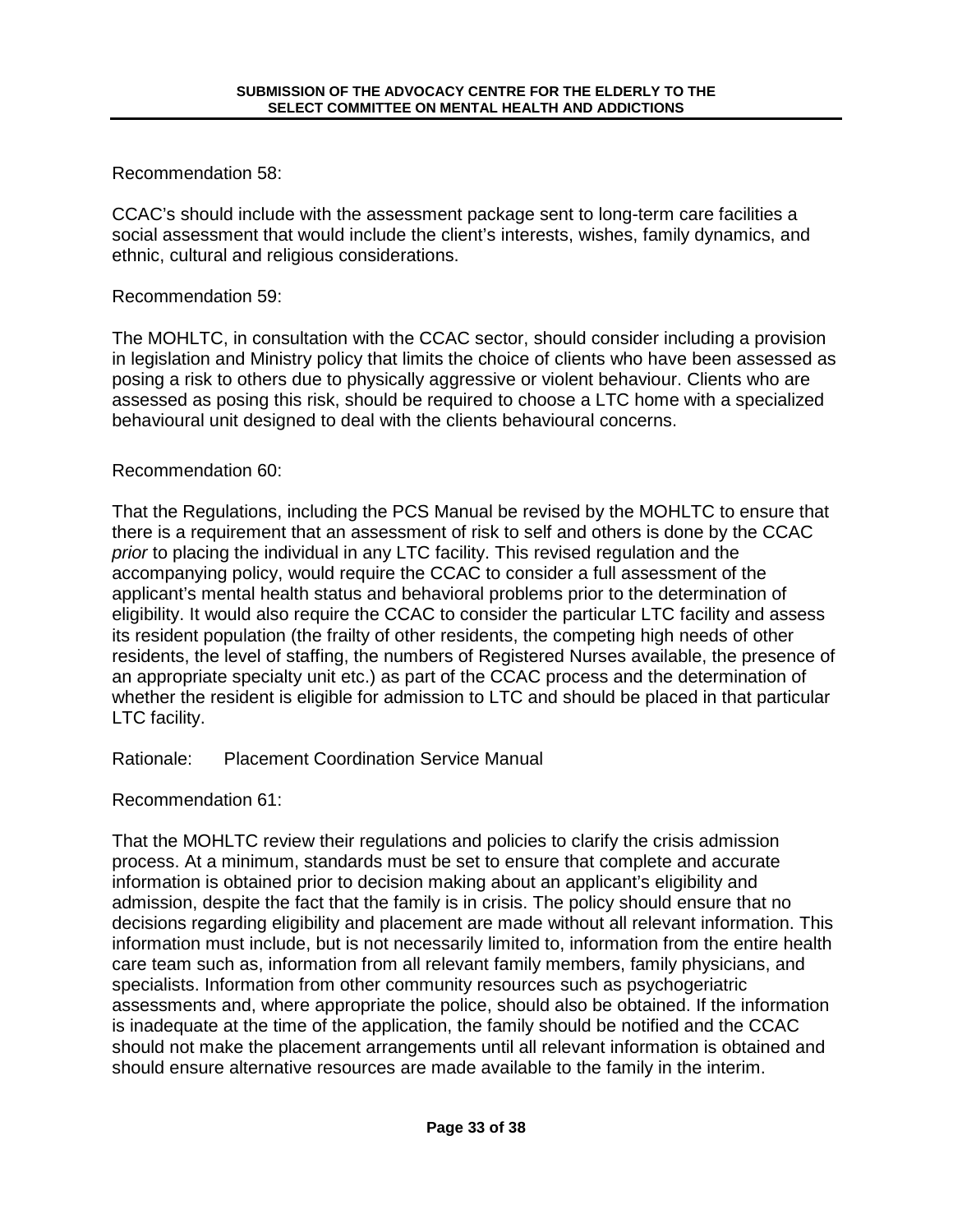Recommendation 62:

That the legislation, regulations and policies be reviewed to ensure that there is a mechanism for the conditional placement of residents in LTC facilities. If, after admission, a resident is found to have a complexity of care such as aggressive behaviors that cannot be safely managed, or to have requirements beyond the staffing ratios and staff expertise of the LTC facility, the CCAC shall be responsible for overseeing the immediate removal of the resident and their placement in a more appropriate setting. The LTC facility should not be left with the responsibility of finding alternative services, such as an acute care hospital, a specialized Centre or another LTC facility with a more appropriate unit.

### Recommendation 63:

That the LTC facility, through its Director of Care or delegate, when reviewing the CCAC materials to determine if the facility has the physical and nursing expertise to safely admit the individual, should be given sufficient time, resources and mechanisms to make this determination. This may include the LTC facility meeting with the resident and family prior to the decision to admit being made, and the facility having the means to accept the resident on a conditional basis.

### Recommendation 64:

The Ministry of Health and Long-Term Care long-term care home policies be amended to include requirements for the review of applications for long-term care. Specifically, all documentation received from the Community Care Access Centre must be reviewed by the long-term care home, and there must be written documentation stating that all care requirements have been considered and are able to be met within that facility.

# Recommendation 65:

The Ministry of Health and Long-Term Care amend the RAI-HC tool to include elements which have been identified as predictors for violence, such as suspicion and paranoia. It is further suggested that a geriatric psychiatrist or other geriatric mental health specialist review the form to ensure that all appropriate mental health issues are captured therein. The form should also be changed to accommodate "progress notes".

Rationale: The RAI-HC was introduced by the Community Care Access Centre to replace the initial client assessment forms. This tool needs to be amended to provide a more "holistic" view on the patient which would include behavioural issues.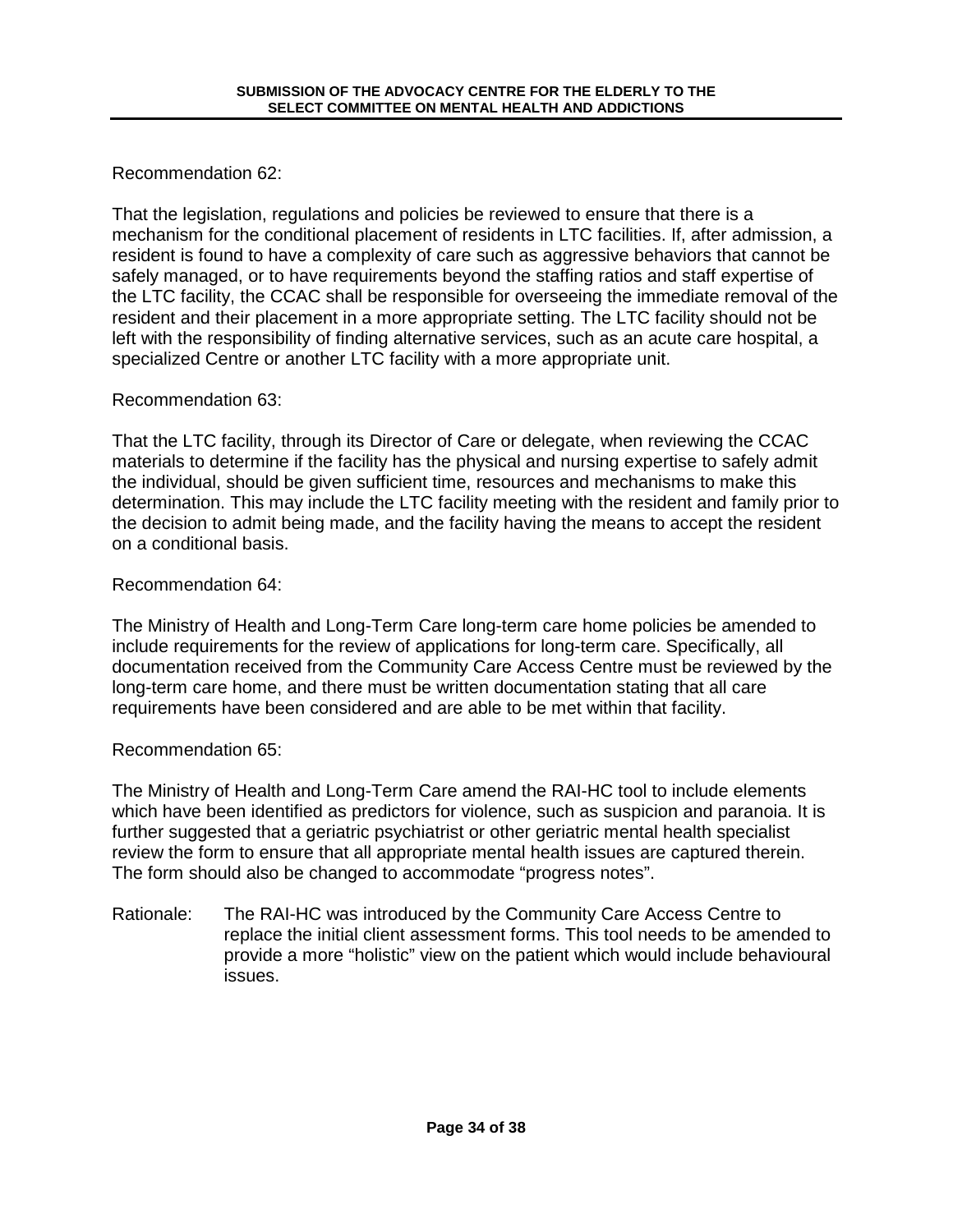Recommendation 66:

That the MOHLTC and the CCACs should review the requirements for all employees who are applying the RAI-HC tool or who are making eligibility decisions to ensure that they are the appropriate PIECES-trained health professional such as an RN. They should have the appropriate education and qualifications to holistically make assessments, including the abilities and skills to understand underlying medical causes of cognitive impairment, multiple medical diagnosis and treatments, the impact interaction of multiple medications and all assessment tools.

Recommendation 67:

That the CCAC should ensure that there are no inappropriate admissions because LTC facilities are funded based on occupancy levels. At no time should residents be admitted to fill empty beds if that facility is not appropriate for the resident.

Recommendation 68:

The Ministry of Health and Long-Term Care take immediate steps to end weekend and evening admissions to long-term care homes. Implicit in this recommendation is that the Ministry's "Sustainability Program" be cancelled.

# **Assessment Tools**

Recommendation 69:

The Ministry of Health and Long-Term Care, in consultation with health care professionals working in the long term care industry, should develop a aggression risk assessment tool for cognitively impaired residents with abnormal behaviours to assist in predicting future aggressive behaviours. The risk assessment tool should address an individuals military history, alcohol and drug addiction.

All assessment tools should be kept current and new tools should be incorporated into mandatory training.

Recommendation 70:

The MOHLTC, in consultation with health care professions working in the industry, should ensure that regulated staff (all regulated health care professions, social workers or other professionals who may be given responsibilities for assessments and admission decisions) are kept current in their training and that appropriate time is designated for these professionals to be able to implement the tools into the assessments and admission decisions.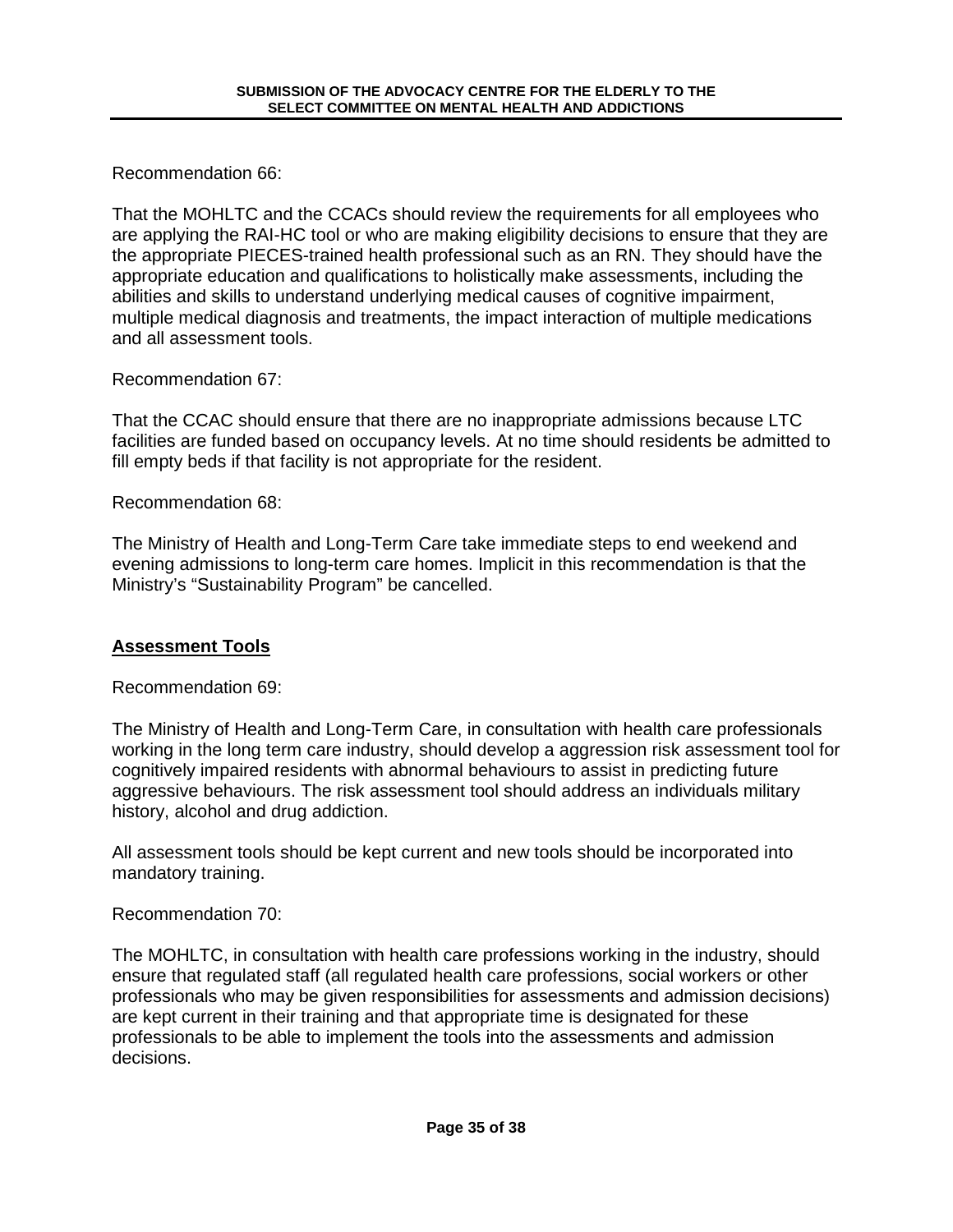### **Communication**

#### Recommendation 71:

Given that families, family physicians and others with relevant information necessary for placement and admission may not readily provide all relevant information, either unintentionally or intentionally, the MOHLTC, CCACs and Long Term Care facilities should review the applicable legislation, regulations, policies to ensure that:

- i) the appropriate regulated health professionals, who are trained in both a holistic approach and have probing assessment skills and interview techniques, are responsible for obtaining the information from all relevant members of the families, physicians, hospitals, other health and community sources, and criminal information where appropriate;
- ii) the CCACs structure is reviewed to ensure an integrated model to ensure the resident is being followed by a single case manager who has responsibility to ensure the information is consistent, comprehensive thorough; and
- iii) any issues, real or perceived, regarding consent to releasing relevant information is addressed systemically to ensure that all relevant medical, social, cultural, criminal, and environmental information is available to the health care team both making decisions regarding eligibility, placement and providing management of care of cognitively impaired residents with aggressive behaviors.

#### Recommendation 72:

Given Ontario's ever increasing multicultural population, it should be recognized that language and cultural values may be a barrier to obtaining all relevant information. In light of this reality, the MOHLTC, CCACs and LTC facilities should:

- i) where the applicant for long-term care is unable to communicate with the case manager due to a language barriers, the Community Care Access Centre utilize a translator independent of the family or substitute decisionmaker: (a) to ensure that the person is aware of the process, (b) if they are capable they are, in fact, agreeing to placement and, (c) if incapable, they are able to voice their opinions and concerns with respect to any placement. Funding for interpreters must be made available to the Community Care Access Centres by the Ministry of Health and Long-Term Care. These translation services should also be made available to all LTC facilities.
- ii) ensure that policies and training reflect the heightened need for clear communications in cases of potential aggression, including cultural sensitivity to the issue of domestic assault or placement of elderly in institutions;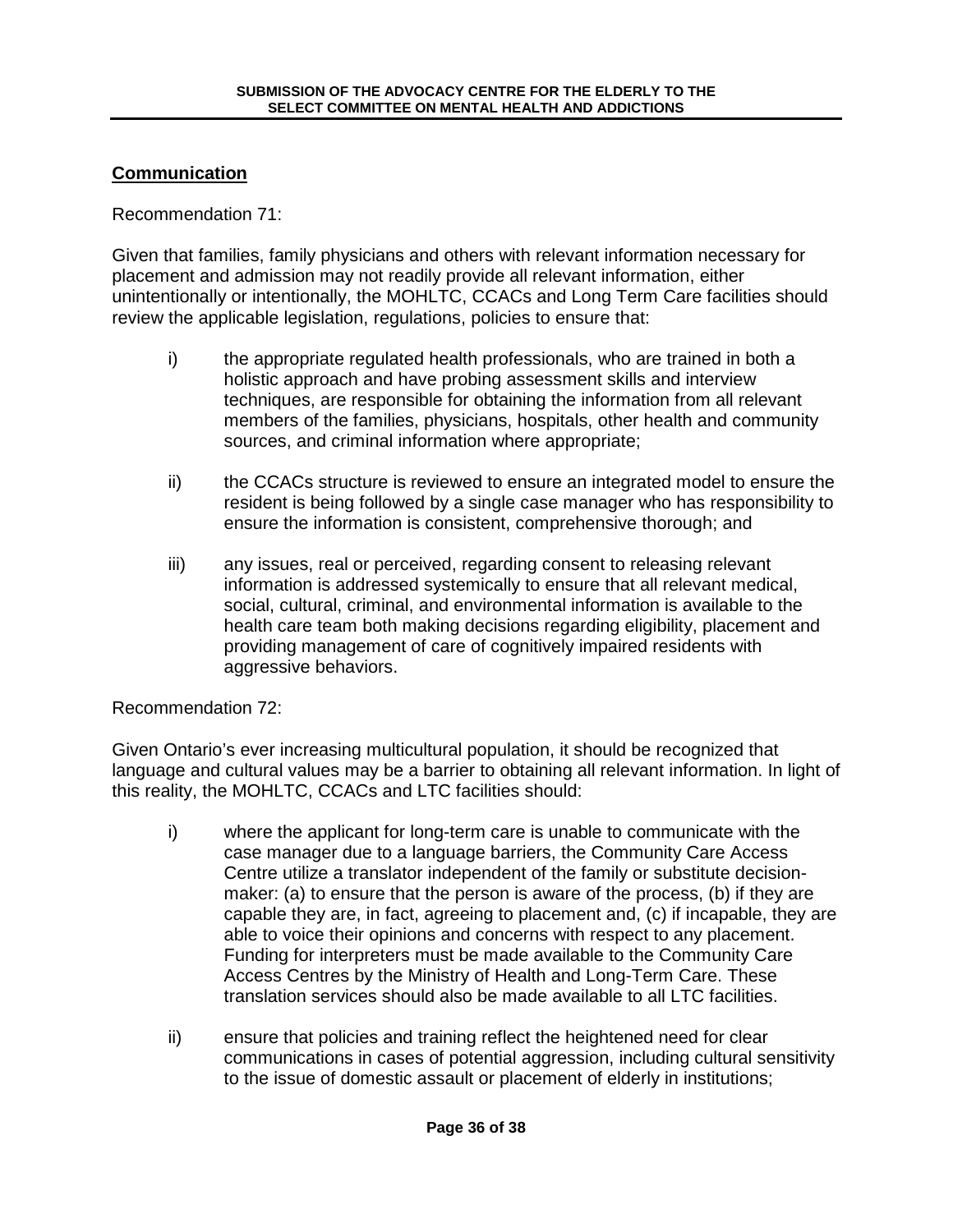- iii) ensure that language issues do not increase alienation or trigger aggressive behaviors when individuals become residents of facilities where staff do not speak their language or that language issues not be a barrier to staff adequately assessing and managing such behaviors; and,
- iv) that if placement must be to a facility that does not provide services in the language and with the cultural sensitivity required, that admission be delayed until there are assurances that there is all relevant information obtained, that the treatment plan is in place to address the short and long term needs of the individual in being moved to an institution that does not speak their language.

### **Long-Term Care Homes**

Recommendation 73:

All LTC facilities must have a set "admissions team" which consist of:

- (i) LTC facility's Administrator,
- (ii) The LTC facility's Director of Care,
- (iii) The LCT facility's Chief Medical Administrator, and
- (iv) One PIECES-trained staff RN.

All members of this "admissions team" must be present on the day the patient is admitted into their respective LTC facility.

Recommendation 74:

Long-term care homes ensure that when a resident is admitted to a long-term care home, all staff who may have direct contact with a resident are provided with all necessary information about that resident.

#### Recommendation 75:

Long-term care homes have a method (taped or written) of ensuring that staff are provided with all updated patient information if they are unable to attend the shift report, whether due to being on a short shift, being late for work, or having to attend other duties during the report. The resident's chart must be read and reviewed at the start of each shift. All reports whether written or on tape, must place particular emphasis on new admissions and on instructions for monitoring residents who require additional observation. The MOHLTC should establish a half-hour paid "hand-over" to accommodate this recommendation.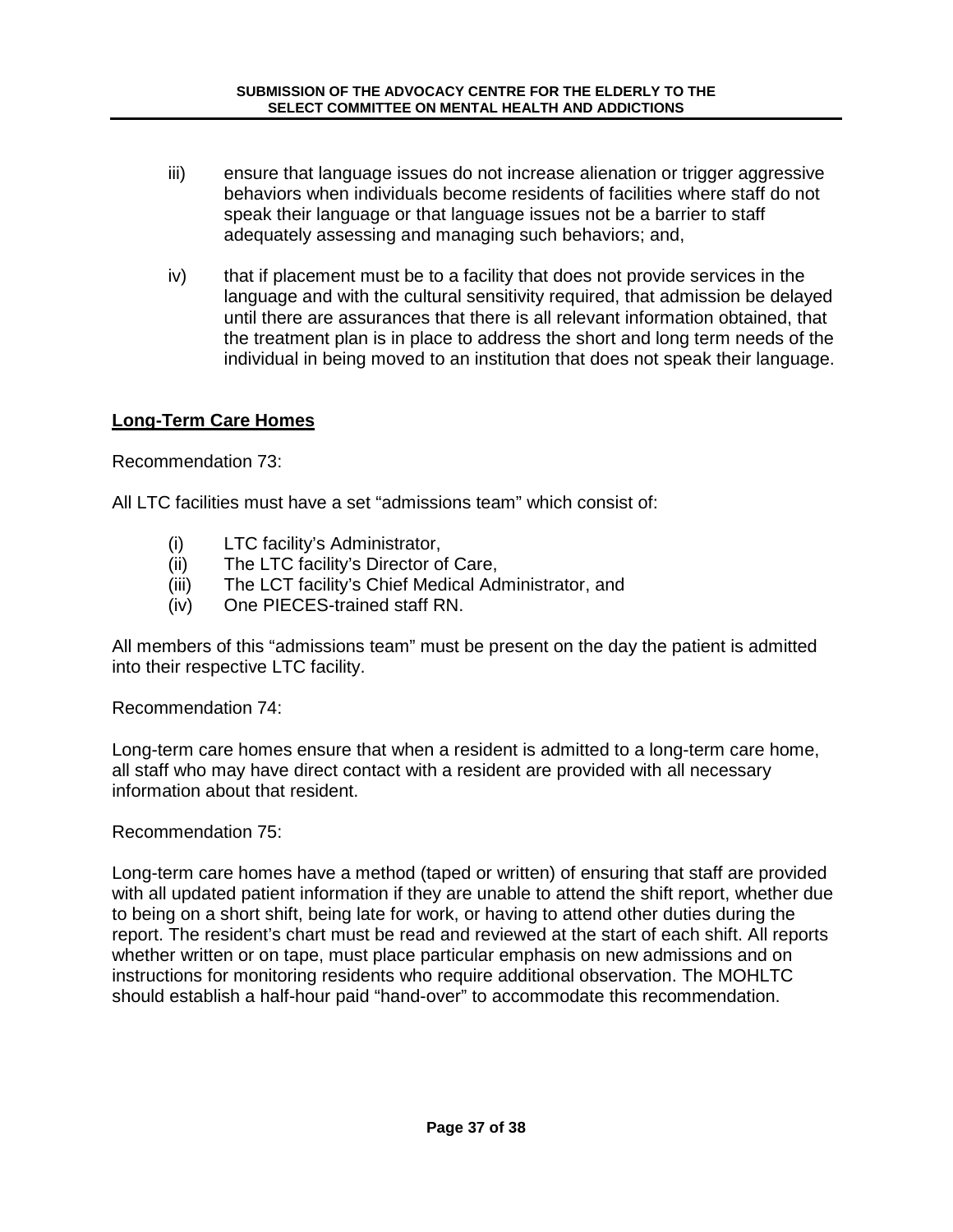Recommendation 76:

Long-term care homes require that their staff document in their progress notes all details of conversations and meetings, include the names of the persons they speak or meet with, the relationship of the person to the resident, and the contents of the conversation. All documents must be signed and date stamped in order to ensure authenticity.

#### Recommendation 77:

Long-term care homes be required to train their staff at least semi-annually on the different type of emergency codes and the responses expected from them. Included should be training for staff on how to deal with physically aggressive patients. All LTC homes should also be required to set out a contingency plan to deal with patients who exhibit aggressive behaviours.

Recommendation 78:

The MOHLTC must make mandatory all core in-service training sessions for HCA's and must ensure that their positions are backfilled if they are on duty, or are remunerated if required to attend courses on their time off or scheduled off day.

Recommendation 79:

All LTC facilities must ensure that pictures of all LTC patients be placed on the front of their respective medical records for easy identification. In addition, LTC facilities should implement identifiers (i.e. colour coded shoe laces) for differing patients who are suffering from cognitive, behavioural or physical issues.

Recommendation 80:

The MOHLTC should ensure that doctors who head LTC facilities should either have a degree in geriatrics or should have geriatric training.

# **Investigations**

Recommendation 81:

Where the police investigate an incident in a long-term care home or an incident involving a Community Care Access Centre, the Ministry of Health and Long-Term Care shall complete their own, thorough investigation as soon thereafter as possible, to determine whether there have been any breaches of the legislation or policies.